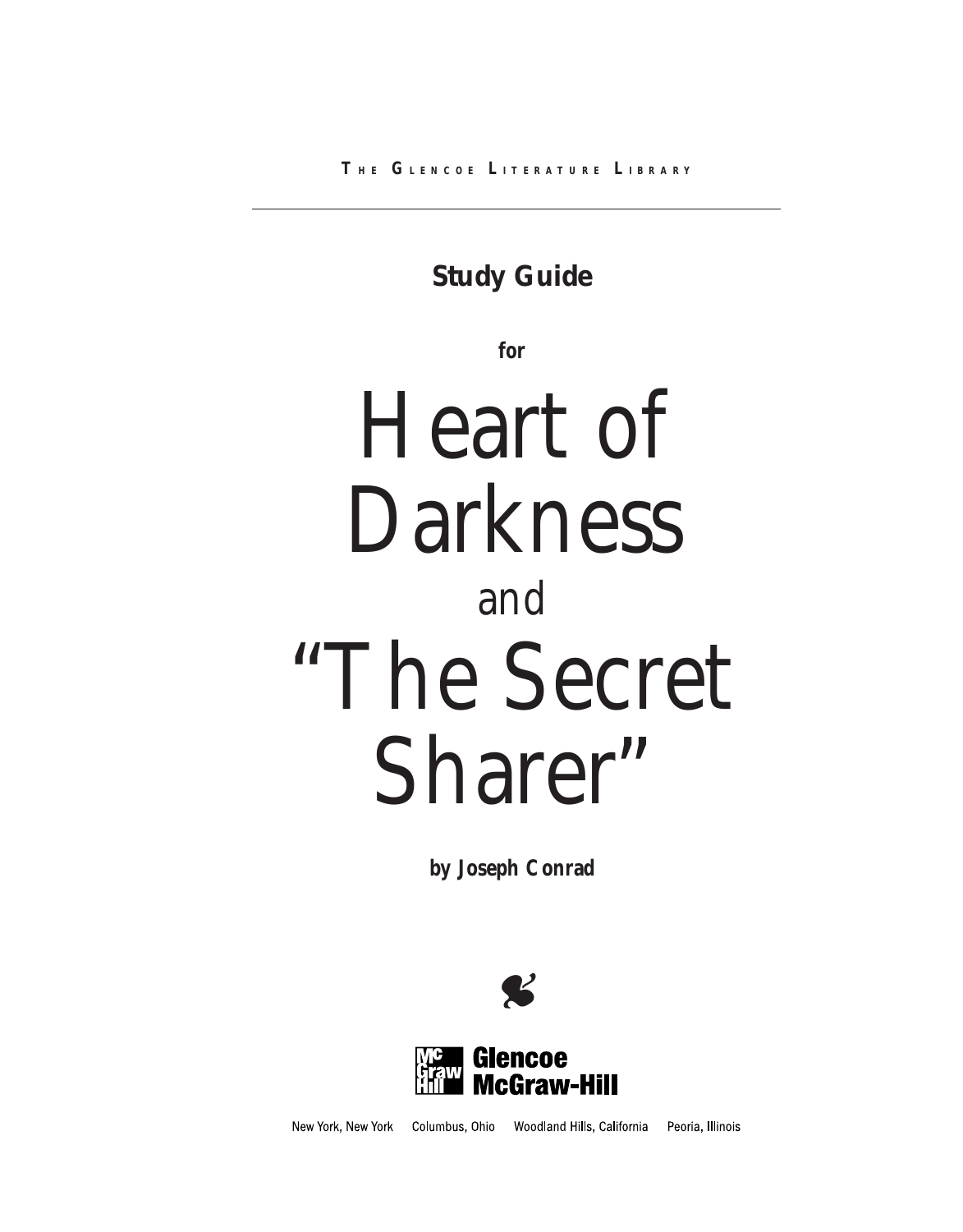# Meet Joseph Conrad



*The artist appeals to that part of our being which is not dependent on Wisdom. . . . He speaks to our capacity for delight and wonder, to that sense of mystery surrounding our lives; to our sense of pity, and beauty, and pain.*

—Joseph Conrad

As a child, Joseph Conrad dreamed of sailing<br>the high seas. His fascination with the unknown reportedly led him to put his finger on a blank spot in the middle of a map of Africa and declare, "When I grow up, I will go there." When he grew up, he did go "there." He lived his childhood dream and became a mariner, visiting such distant places as the Congo, Constantinople, Bangkok, Java, Singapore, and Madras.

**A Difficult Childhood** Conrad, whose birth name was Jozef Teodor Konrad Nalecz Korzeniowski, was born in 1857 in Russiancontrolled Poland. When he was three, the family moved to Warsaw but did not live there long. Conrad's father, a Polish patriot and political activist, took part in a movement to free Poland from Russian control and was arrested and imprisoned soon after the family arrived.

When Conrad was four, the family was deported to Vologda, in northern Russia, far from the center of political activity. Soon after, Conrad's mother died from tuberculosis. Later,

Conrad and his father were allowed to move back to Poland, where, before Conrad was twelve years old, his father also died of the disease. Thereafter, Conrad lived with relatives. He had never given up his dream of going to sea, though his uncle tried to dissuade him from pursuing it. At the age of sixteen, Conrad left for Marseilles, France, where he had distant relatives, and joined the French merchant marine. Over the next few years, he sailed several times to the West Indies.

**From Sailor to Author** As a young adult, Conrad became a seaman in the British merchant marine. Though he knew only a few words of English when he entered the service, he began picking up the language by listening and talking to his British shipmates. Gifted with a natural facility for languages, he quickly learned English. By his late twenties, he had become a British citizen and had risen to the rank of captain. A few years later, he began writing his first novel, *Almayer's Folly,* but he worked on it only sporadically because of the demands of his career. When he was in his late thirties, he finally finished the novel and began to devote himself primarily to writing.

*Heart of Darkness,* which was first published in 1898, established Conrad as a master of psychological fiction and a brilliant prose stylist. It was soon followed by several other tales of the sea, including "The Secret Sharer," published in 1910.

**Conrad's Art** Conrad's fiction is characterized by a narrative technique that involves time shifts, stories within stories, and the use of symbol and myth. To a reader who had asked about the meaning of one of his stories, he replied:

> *A work of art is very seldom limited to one exclusive meaning and not necessarily tending to a definite conclusion. And this for the reason that the nearer it approaches art, the more it acquires a symbolic character.*

During his lifetime, Conrad's close friends were authors Stephen Crane, John Galsworthy, Ford Madox Ford, and Henry James. He continued to write until his death, in 1924, at age sixty-six.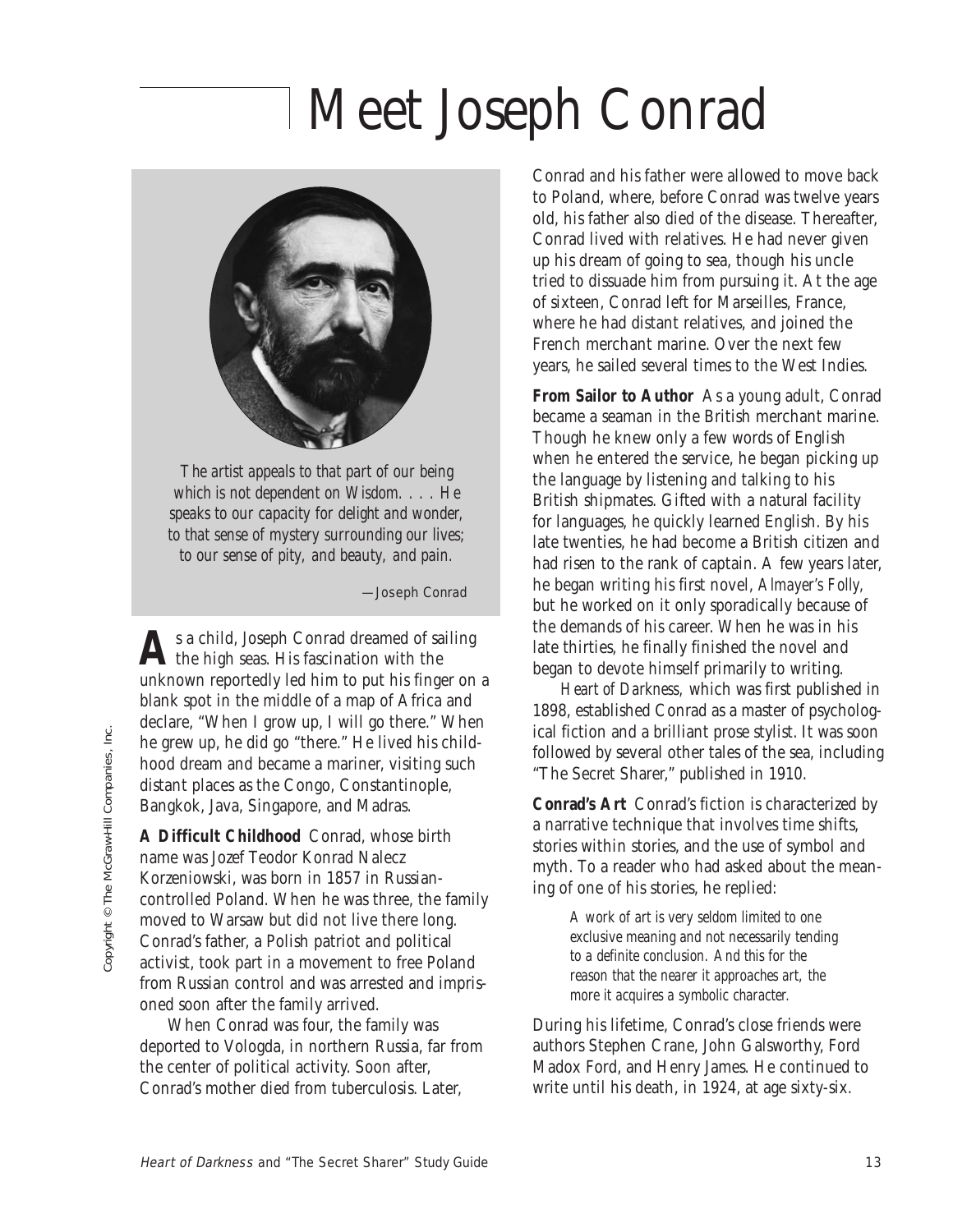## Introducing the Novella

*[*Heart of Darkness *is a] dreadful and fascinating tale, full as any of* [Edgar Allan] *Poe's mystery and haunting terrors, yet with a substantial basis of reality that no man who had not lived as well as dreamed could conjure into existence.*

—from a review in The Nation, 1906

### BACKGROUND

Like many authors, Joseph Conrad drew on his experiences when he wrote. He often incorporated details about people he had known, places he had visited, and events he had witnessed. This technique gives *Heart of Darkness* a sense of authenticity and immediacy that moved critic F. R. Leavis to write,

> *The details and circumstances of the voyage to and up the Congo are present to us as if we were making the journey ourselves.*

Conrad himself referred to the work as "experience pushed a little (and very little) beyond the facts of the case."

The novella is based on a four-month stint Conrad spent in the Congo. Out of work, broke, and eager for a chance to realize his boyhood dream of exploring central Africa, he had accepted an assignment to command a steamboat up the Congo River for the Belgian Company for Upper-Congo Commerce. This company ranked as one of late-nineteenth-century Europe's most

successful—and greedy—traders in ivory. Steaming a thousand miles upriver from Kinshasa, Conrad reached the company's inner station. There he met an ailing agent named Georges Antoine Klein, who may have been a model for the character Kurtz.

Since its publication, *Heart of Darkness* has become one of the most read and debated works of fiction in the English language. Why? Perhaps it is because Conrad plumbs the depths of human consciousness to explore the dark side of the personality. Perhaps it is because his sophisticated narrative technique helped paved the way for modern fiction. Or perhaps it is because of his elegant prose style. Whatever the reasons, it is likely that *Heart of Darkness* will continue to be read, discussed, and analyzed for many years to come.

### THE TIME AND PLACE

The novella takes place in the Congo River basin in the summer of 1890, during a period when the colonization of Africa was at its peak and Belgium's King Leopold II was ruthlessly exploiting the land and its people. European countries rushed to claim territory in Africa and to establish strongholds that would secure their status as world powers. Before that period, few Europeans had explored the "Dark Continent."

### Did You Know?

The unnamed ivory trading company referred to throughout Heart of Darkness may have been based on companies such as the Anglo-Belgian India Rubber Company. During the twenty years that King Leopold controlled the company, in which he owned half the stock, an estimated five million people in the Congo died at the

hands of company agents, who terrorized and killed Africans who failed to meet their rubber quotas. King Leopold cleared a substantial profit before he lost his monopolistic control of the rubber trade. A reform movement sparked by Heart of Darkness and eyewitness reports helped break his power in the region.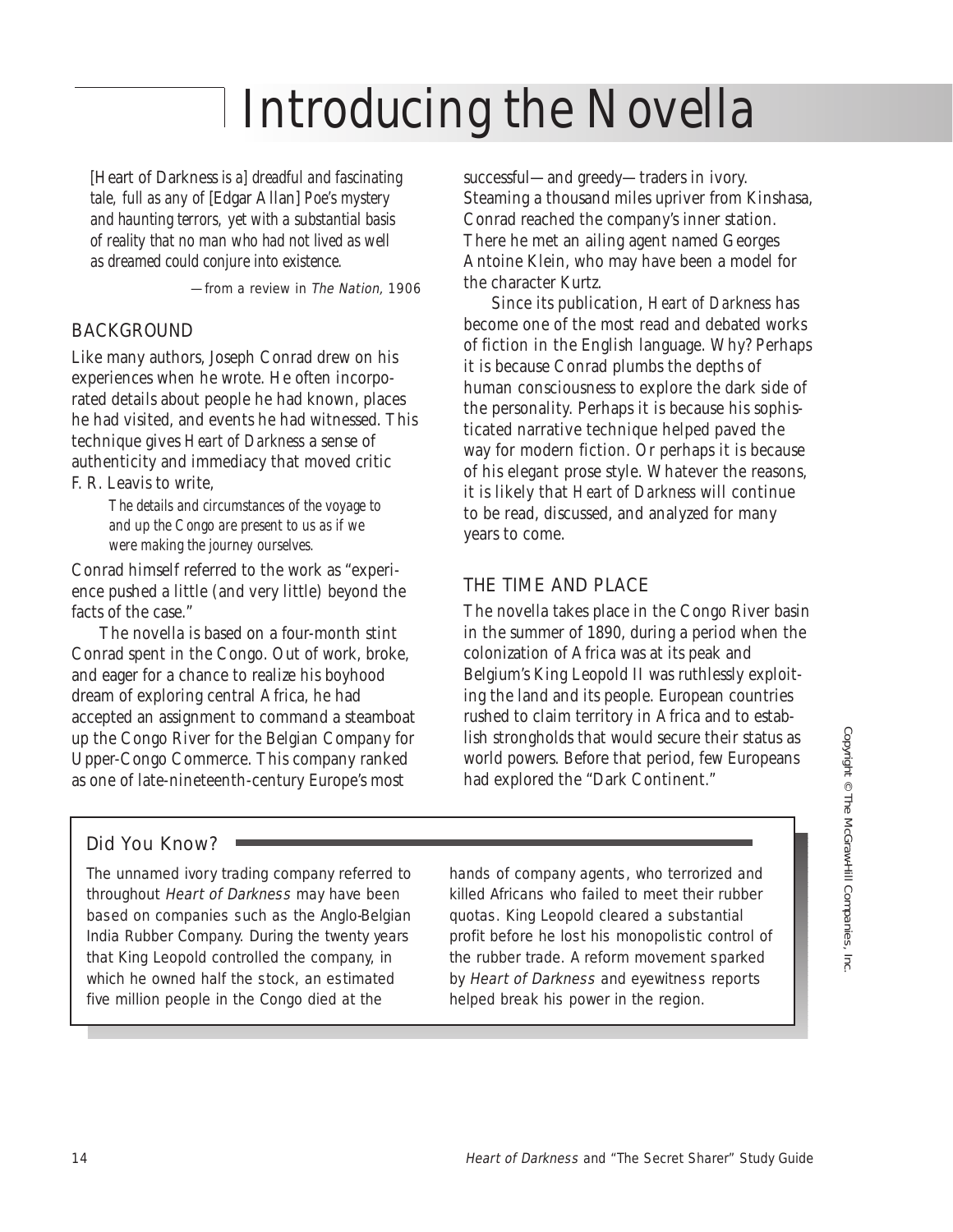## Introducing the Short Story

*"The Secret Sharer" remains one of Conrad's most characteristic stories, and it contains passages of language as beautifully evocative as the most celebrated passages in* Heart of Darkness.

—Joyce Carol Oates

#### BACKGROUND

Like the central characters in *Heart of Darkness,* the characters at the center of "The Secret Sharer" are based on people that Joseph Conrad met during his seafaring career. In particular, the fugitive Leggatt is based on a first mate named Sidney Smith, who, in an incident widely known in East Asia, had killed a combative seaman and

was given a chance to escape by his captain. Conrad chose to make Leggatt a more sympathetic character than Smith, who was known as a tyrant and whose crime was more savage than that portrayed in the short story. Conrad is said to have considered "The Secret Sharer" a favorite among his own stories. He wrote it based on the experience of commanding the ship *Otago* in Bangkok, Thailand, after the death of its captain. It was Conrad's first and only sea command.

#### THE TIME AND PLACE

"The Secret Sharer" takes place on a ship in the Gulf of Siam (now Gulf of Thailand) sometime during the 1890s.

#### Did You Know?

According to German folklore, every living being has a doppelgänger—an exact, but usually invisible, spirit double. Legend has it that seeing one's doppelgänger is a sign of approaching death. In literature, the

doppelgänger is often a device for revealing a character's unconscious desires or conflicts. In "The Secret Sharer," the murderer Leggatt is the captain's very real doppelgänger.

### CRITIC'S CORNER

[Conrad shows] *that a hidden part of man committed to order and the rules of society might suddenly embrace and identify itself with a being, a presence, an apparition which seems most antithetic to his own conscious self, a walking reminder of all that inner darkness and weakness which civilized man has suppressed in order to make group life possible.*

—Tony Tanner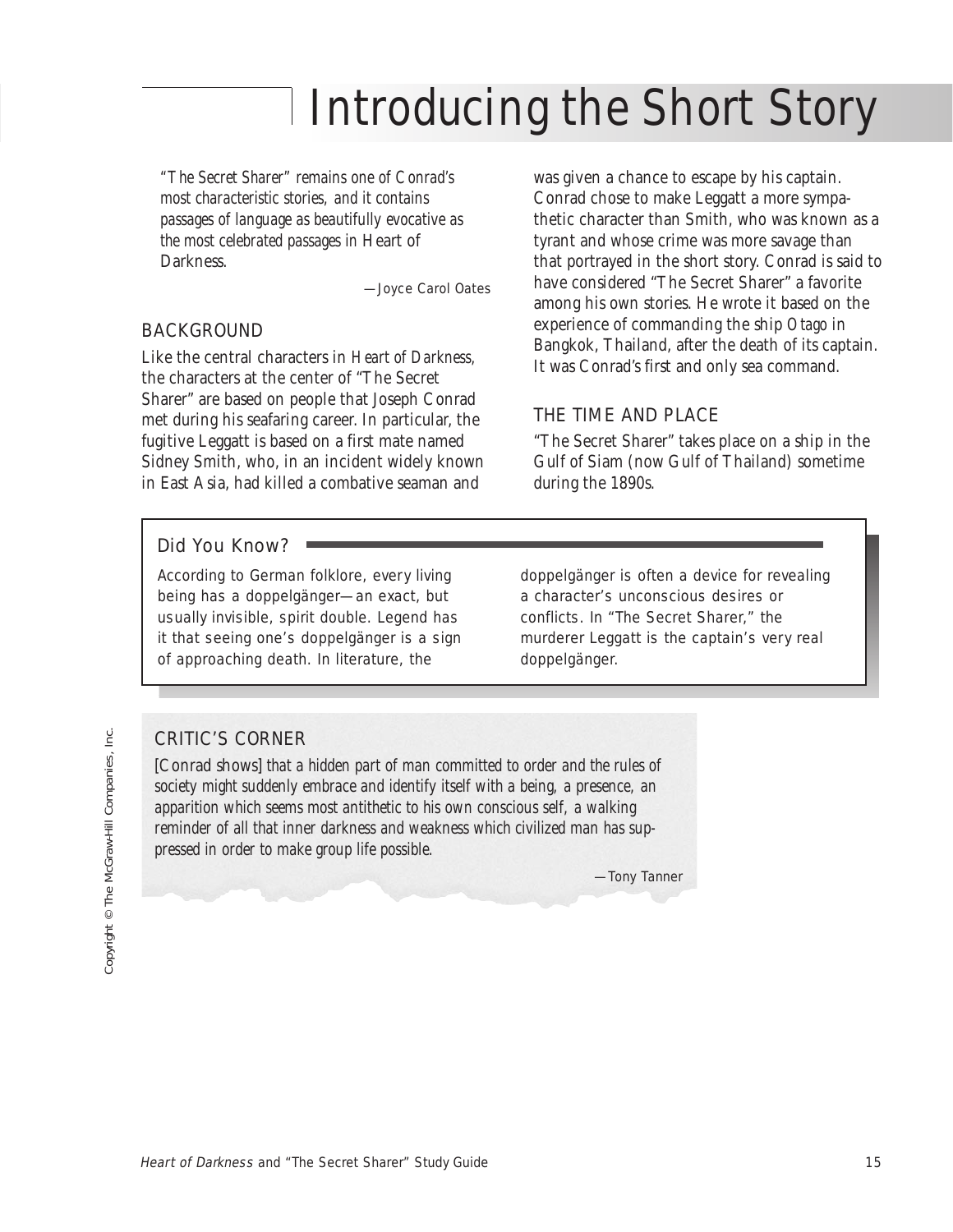## Before You Read

## Heart of Darkness Part 1

### FOCUS ACTIVITY

Imagine that you are about to leave on a long journey to a distant country where everyone is a stranger to you. How do you feel?

#### **Quickwrite**

Jot down your feelings, explaining why you feel as you do.

#### Setting a Purpose

Read to discover how Charlie Marlow feels about embarking on a trip to Africa.

### BACKGROUND

#### Did You Know?

In A.D. 43, Roman armies invaded and conquered most of the area that was later known as England. The area remained under Roman control until about 400. The Romans, who had already built a vast empire, considered themselves superior to the "uncivilized" Celts who inhabited the region. Among the remnants of the Roman occupation is Hadrian's Wall, a long stone barricade in northern England that Emperor Hadrian ordered built to discourage invaders from entering Roman-occupied territory.

#### Story Within a Story

*Heart of Darkness* comprises two stories. In the frame, or "outer" story, an unnamed narrator and four companions aboard the yawl *Nellie* are sailing on the Thames River. The narrator introduces Charlie Marlow, one of his companions on the vessel, who proceeds to tell the story of his experiences in the Congo. The unnamed narrator and the other men on board occasionally comment on Marlow's narrative. Marlow's speech is set off by quotation marks; the unnamed narrator's speech is not.

### VOCABULARY PREVIEW

ascetic [ə se'tik] *adj.* practicing strict self-denial (p. 1) emissary [e' mə ser ē] *n.* agent as of a government, in an official or secret mission (p. 21) rapacious [rə pā'shəs] *adj.* grasping; greedy (p. 13) sententiously [sen tent'shas lē] *adv.* tersely or moralistically expressed (p. 8) sepulchre [sep' əl kər] *n.* burial place, esp. a vault or tomb (p. 7) volubility [väl´yə bi'lə tē] n. fluency (p. 17)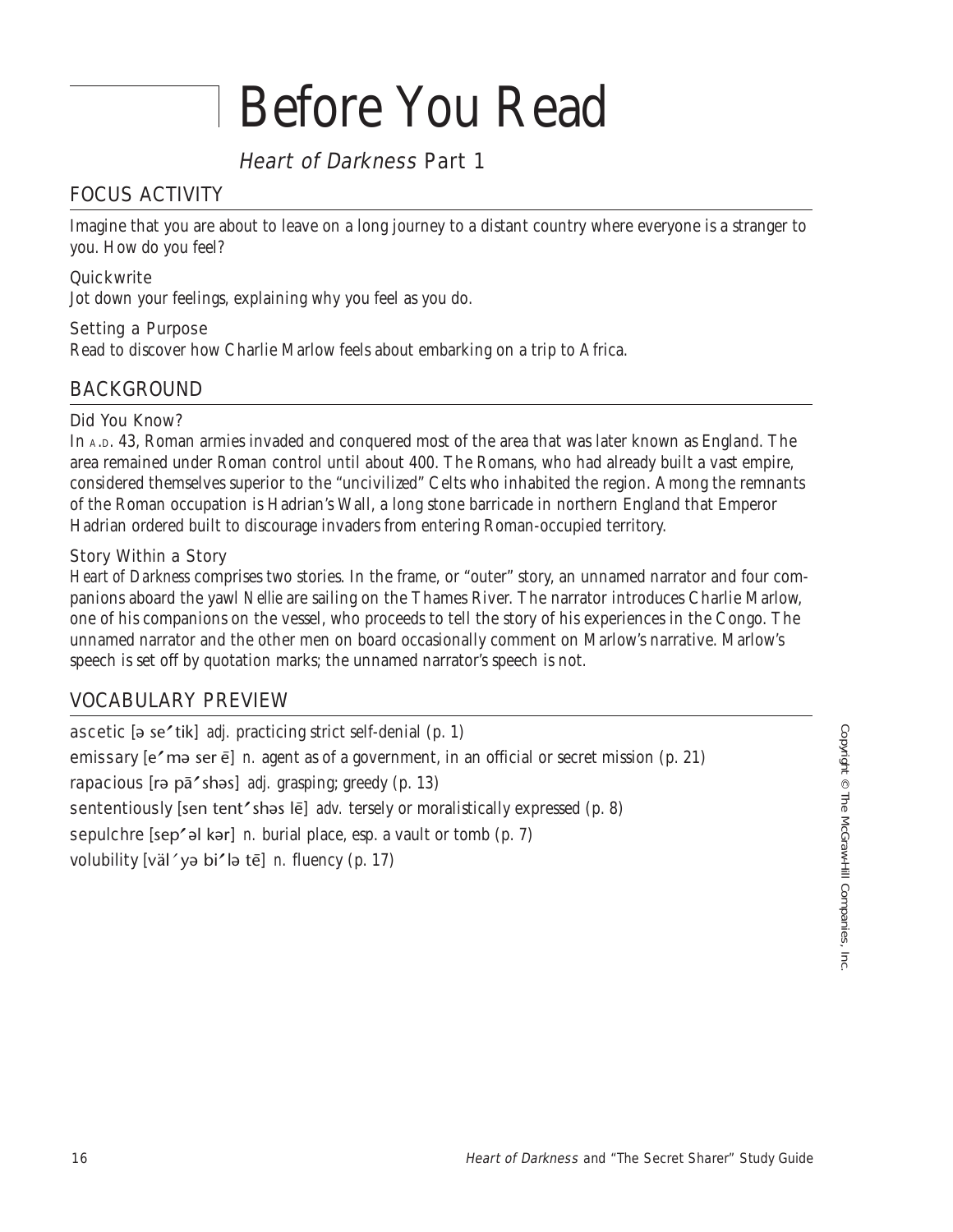## Active Reading

## Heart of Darkness Part 1

The descriptions of the various settings in part 1 create a certain atmosphere, or mood. As you read, use the cluster diagram below to take notes on words and images that create atmosphere. Then sum up the atmosphere as a whole in the center circle.



Copyright © The McGraw-Hill Companies, Inc. Copyright © The McGraw-Hill Companies, Inc.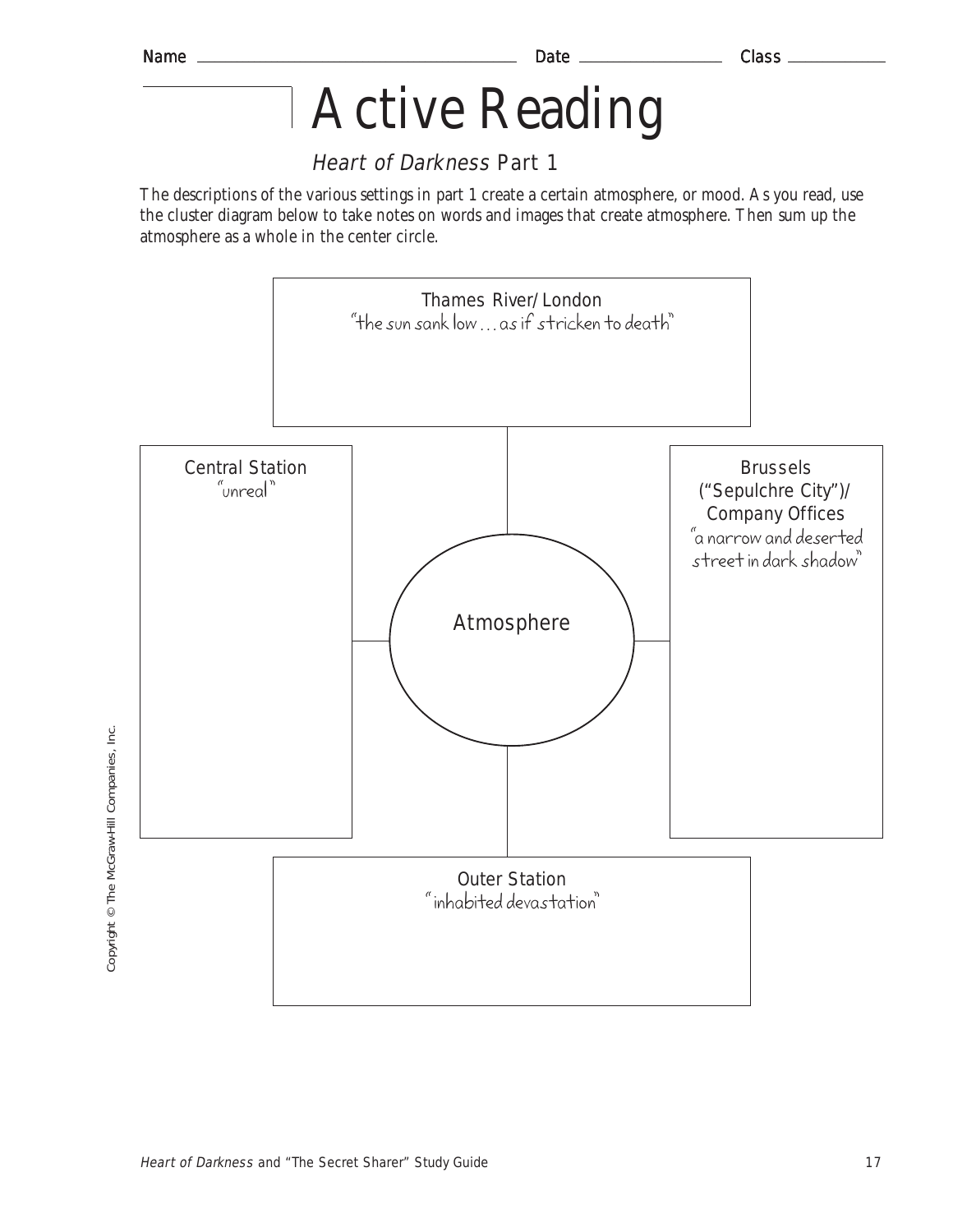## Heart of Darkness Part 1

## Personal Response

What are your first impressions of the trading company? Of the people who work for it?

## Analyzing Literature

### Recall and Interpret

- **1.** Why does Marlow seek to pilot a steamboat up the Congo River? Describe the conflict that created an opening in the company for a captain. What future conflicts might this incident hint at, or foreshadow?
- **2.** What does Marlow's aunt believe should be the mission of Europeans going to the Congo? What does that mission suggest about her view of Europeans? Of the inhabitants of the Congo?
- **3.** What is the company accountant's opinion of Kurtz? How does it differ from the manager's opinion? Why do their opinions differ?
- **4.** What assumption does the brickmaker make about Kurtz and Marlow? Why doesn't Marlow set the record straight?
- **5.** What is the Eldorado Exploring Expedition? To what does Marlow compare the men in the expedition? What do you think the men symbolize, or represent?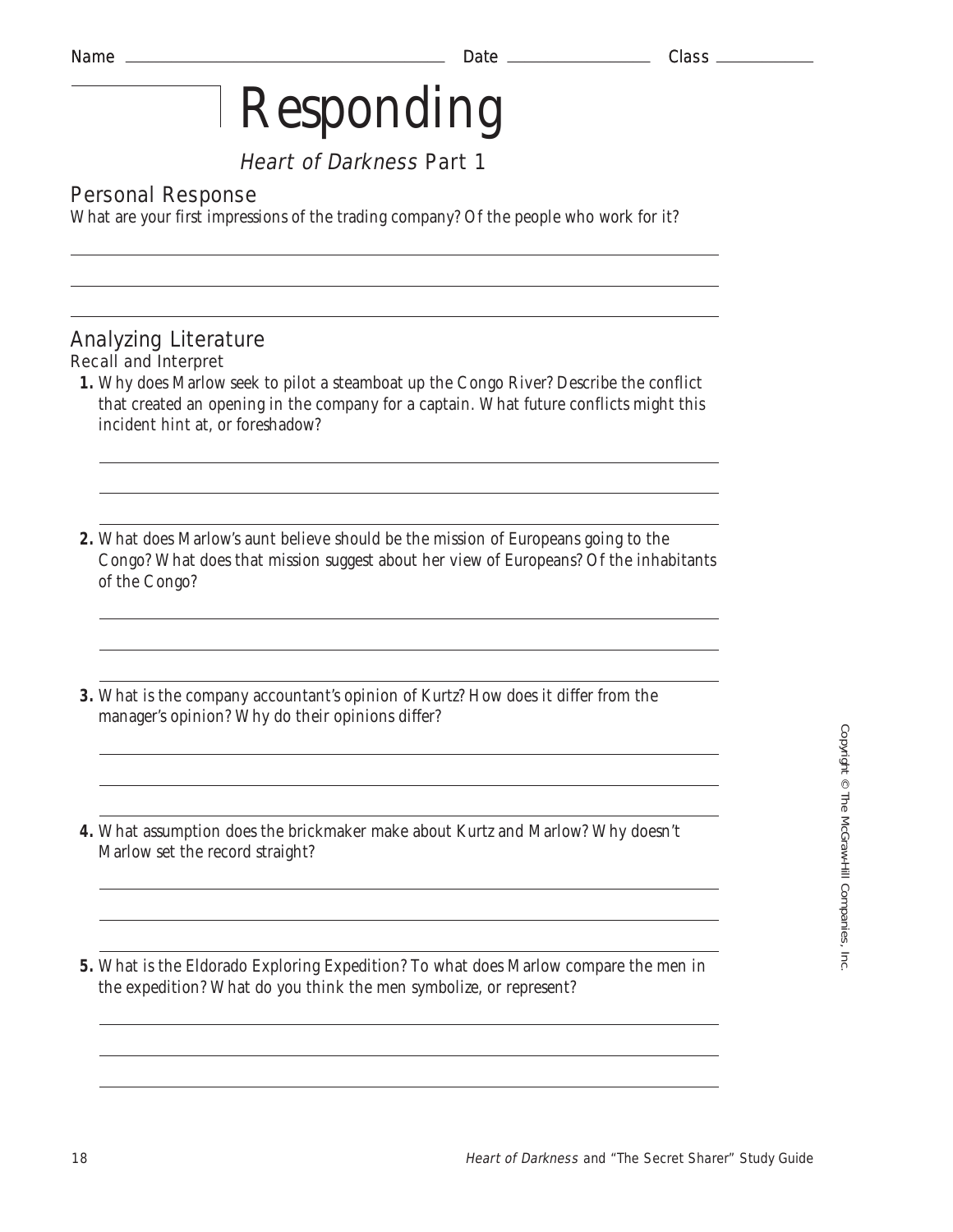Heart of Darkness Part 1

## Analyzing Literature (continued)

Evaluate and Connect

**6.** Conrad's portrayal of women has been criticized as sexist. Do you agree with this criticism? Explain.

**7.** Review your response to the Focus Activity on page 16. Are Marlow's feelings similar to the ones you expressed? Why might this be so?

### Literature and Writing

#### Character Sketch

What is Marlow like? Review part 1, taking notes on Marlow's opinions, actions, and motives. Then, in a few paragraphs, describe his most important traits and beliefs. Support your description with specific details from the novella.

## Extending Your Response

#### Literature Groups

With a group of classmates, review the frame story at the beginning of *Heart of Darkness.* Then discuss the following questions: How does the unnamed narrator's view of the "conquest of the earth" differ from Marlow's? How do their contrasting views help prepare readers for the story that follows? Share your conclusions with the class.

#### Learning for Life

Using details from part 1, create an itinerary for Marlow. Trace his whereabouts from the point at which he seeks to command a boat scheduled to travel on the Congo River to the point at which part 1 ends.

ie.



Save your work for your portfolio.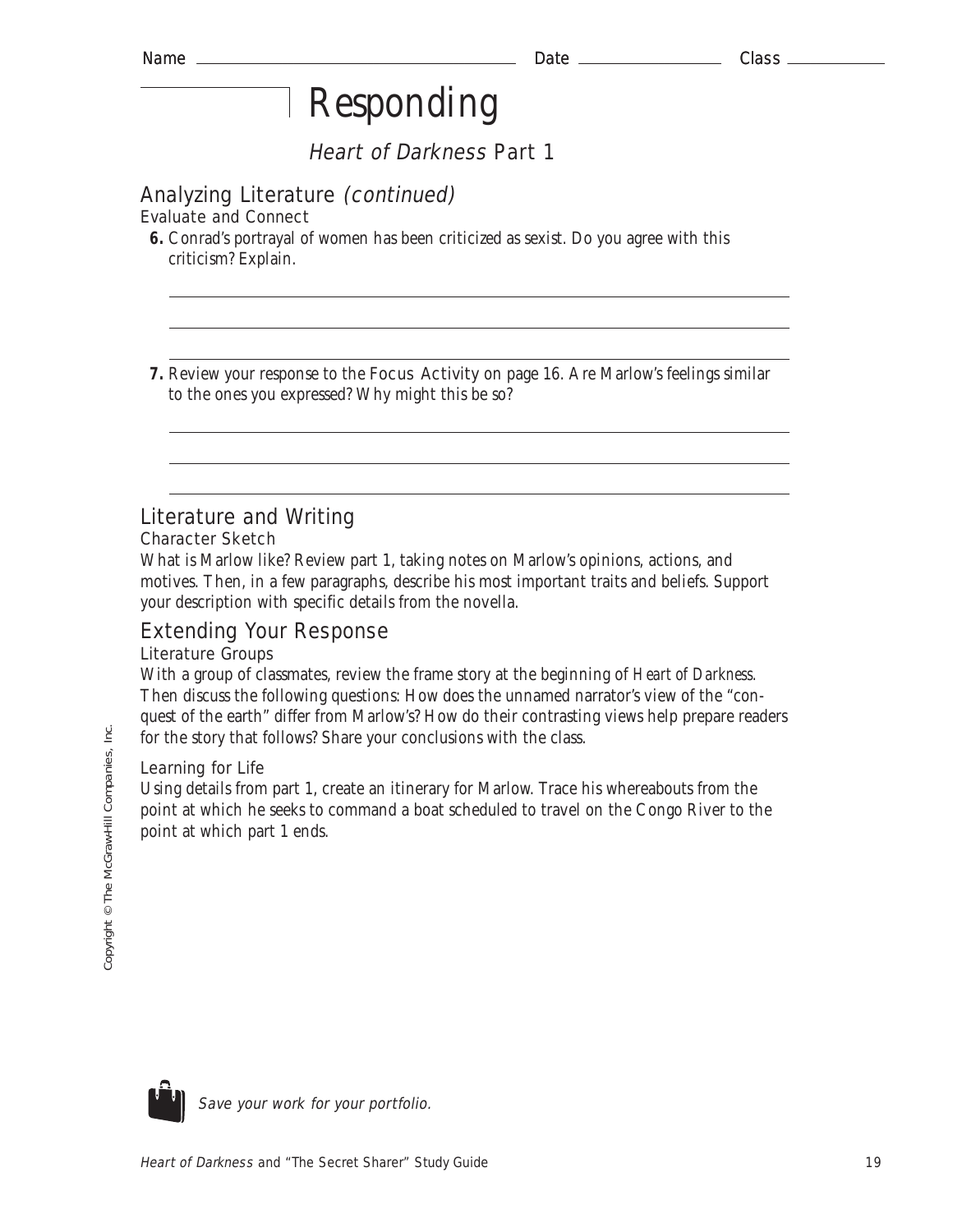## Before You Read

## Heart of Darkness Part 2

## FOCUS ACTIVITY

Recall a time when other people's opinions of someone you did not know influenced your impression of the person. When you got to know the person, was your impression accurate?

#### Journal

In your journal, describe the opinions on which your impression was based and explain whether it proved to be accurate.

#### Setting a Purpose

Read to discover how other people's opinions of Kurtz influence Marlow's impression of him.

### BACKGROUND

#### Did You Know?

When *Heart of Darkness* was written, ivory was much in demand. That demand continued well into the twentieth century. In fact, during the 1980s the demand for elephant tusks reached its highest level ever. More recently, the demand for ivory caused the elephant population to fall to dangerously low levels. In response, the Convention on International Trade in Endangered Species (CITES) banned the international sale of ivory in 1990. In 1997, when the number of elephants rebounded, the ban was partially lifted.

#### Simile and Metaphor

A simile is a comparison of two unlike things signaled by the word like, than, or as. A metaphor is a comparison in which a likeness is suggested. In the following description, Conrad uses both a simile and a metaphor: "Going up that river was like traveling back to the beginnings of the world, when . . . trees were kings." As you read part 2 of *Heart of Darkness,* be alert to similes and metaphors, and think about what each one means.

### VOCABULARY PREVIEW

cipher  $[s\bar{1}'$  fər] *n.* code (p. 33) evanescent [e və'ne sənt] *adj.* tending to fade away or pass away (p. 40) implacable [im pla' kə bəl] *adj.* that cannot be placated or appeased (p. 29) recondite [rə' kən dīt] *adj.* difficult to understand (p. 36) sagacious [sə qā' shəs] *adj.* having or showing wisdom, sound judgment, and keen perception or discernment (p. 28)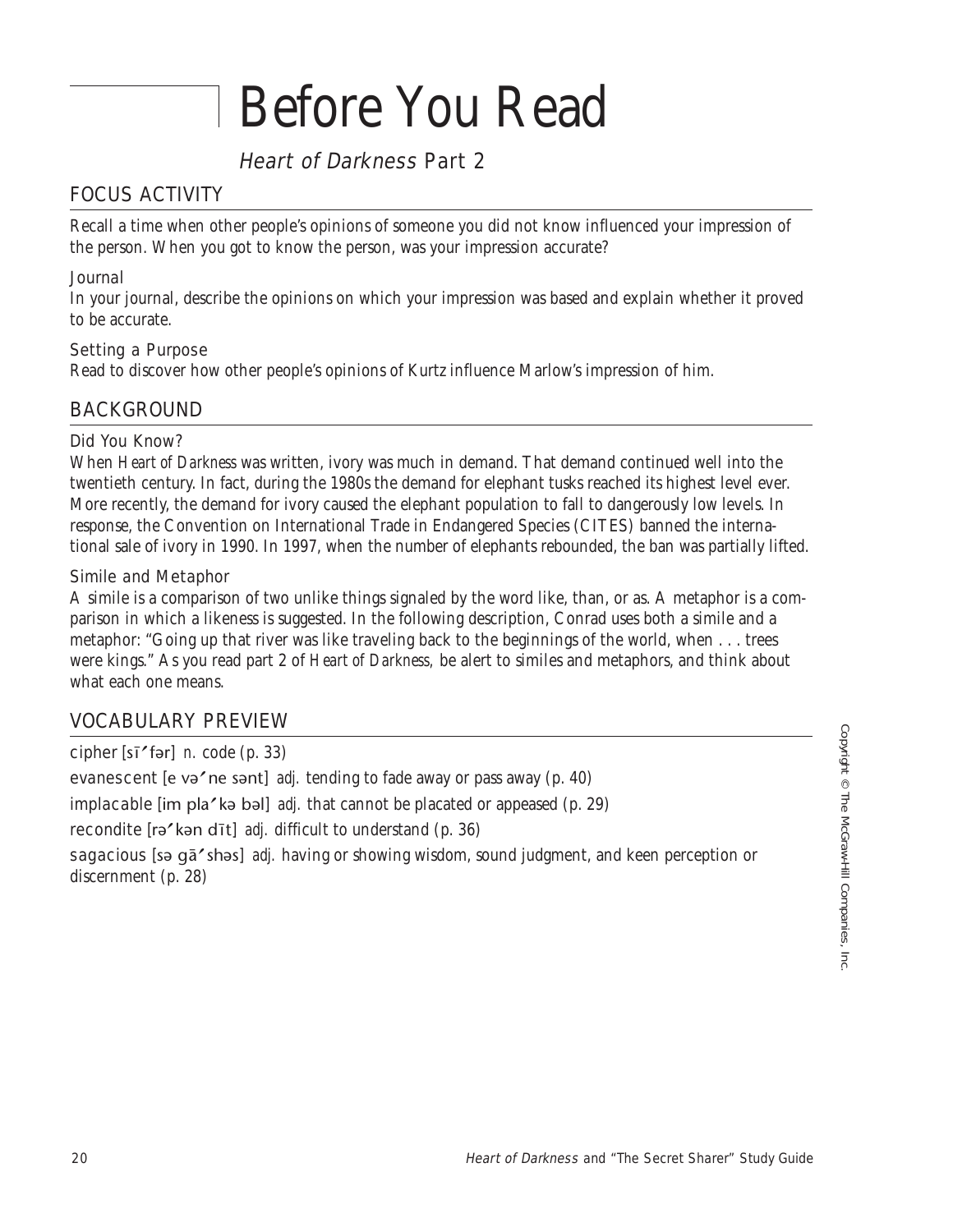## Active Reading

## Heart of Darkness Part 2

The mysterious Kurtz is described further in part 2. As you read, fill in the boxes below with quotations from the various characters who describe him, as well as from Kurtz's own written messages.

| The Manager and His Uncle                       | Marlow              |
|-------------------------------------------------|---------------------|
| "Look at the influence that<br>"man must have." | "a gifted creature" |
| Kurtz's Letters and Papers                      | The Russian         |
|                                                 |                     |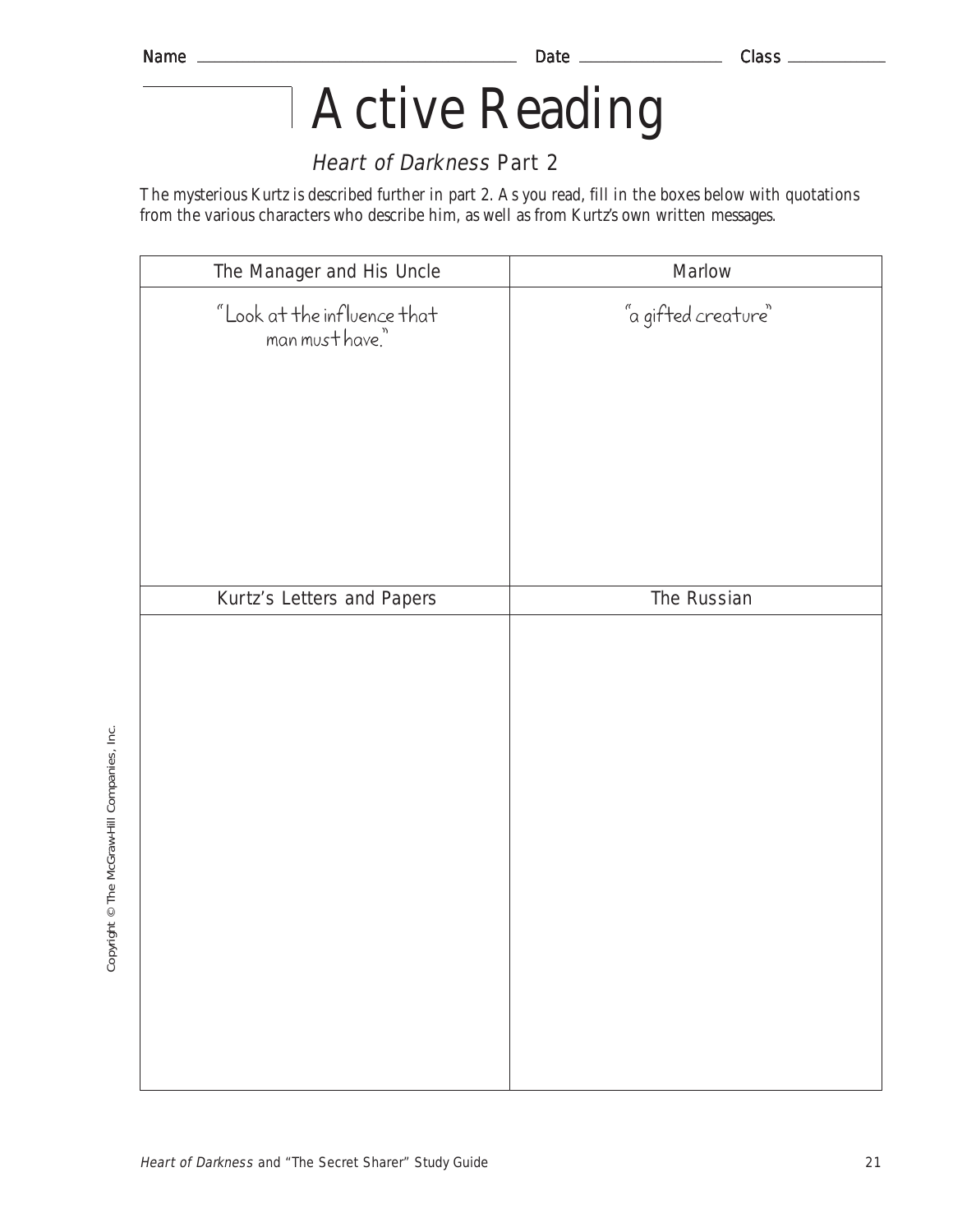## Heart of Darkness Part 2

## Personal Response

What images from part 2 linger in your mind?

#### Analyzing Literature Recall and Interpret

- **1.** How does Marlow feel when he hears the tribesmen howl and watches them dance? How does he explain that feeling? What keeps him from joining the tribesmen?
- **2.** What book does Marlow find in the reed hut in the jungle? How does he feel when he puts the book away? Why?
- **3.** Describe the fog that descends as Marlow and his passengers near Kurtz's station. What might the color of the fog symbolize, or represent? What mental state might the fog symbolize?
- **4.** For what society does Kurtz write a report? What attitude toward the inhabitants of the Congo does he display in the report? What change in attitude is indicated by the handwritten note at the end of the report?

**5.** Who attacks the steamboat as it approaches the Inner Station? Why?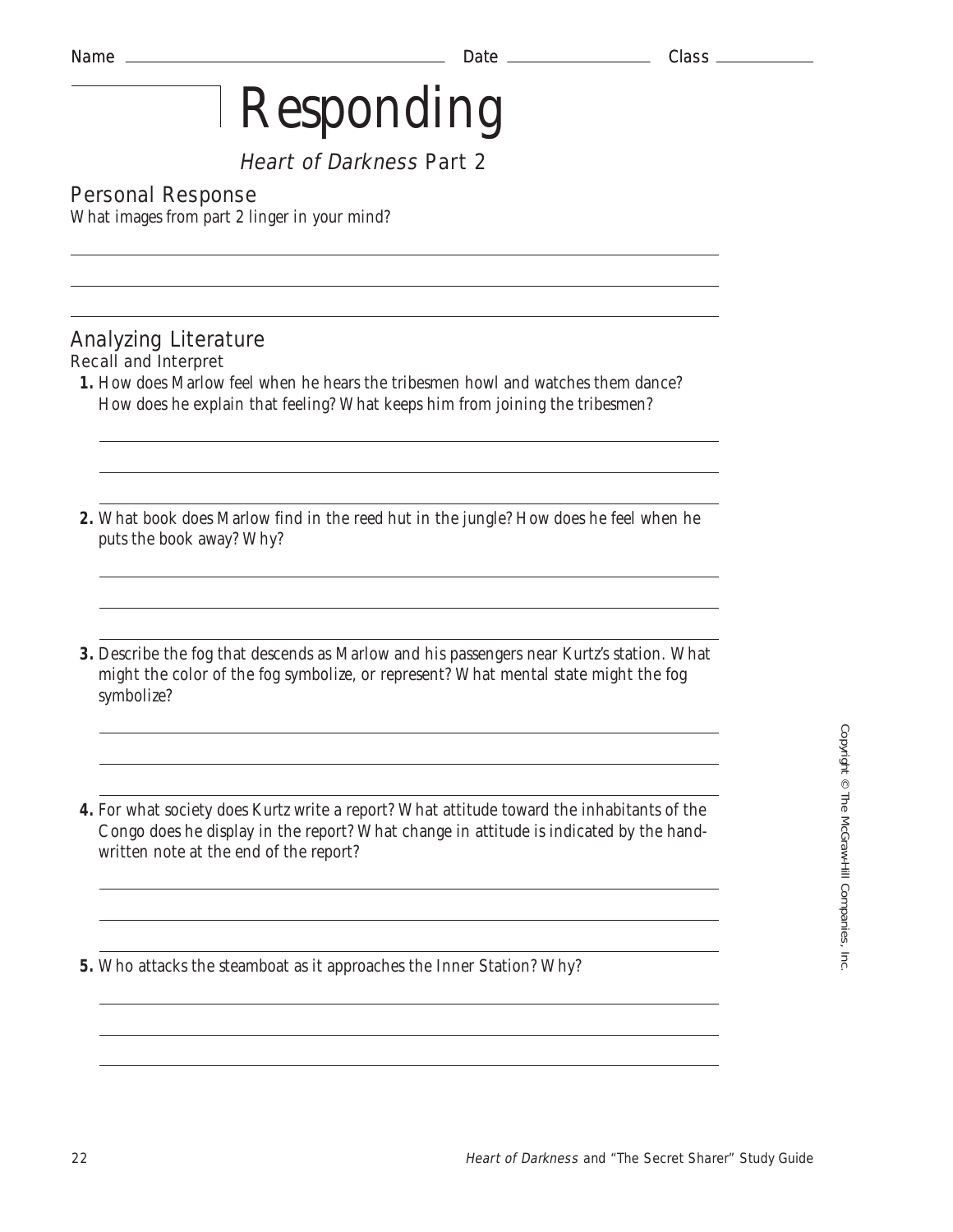Heart of Darkness Part 2

## Analyzing Literature (continued)

Evaluate and Connect

**7.** Review your response to the Focus Activity on page 20. When Marlow and Kurtz finally meet, do you think Marlow's impression of him will prove to be accurate? Explain.

## Literature and Writing

#### Supporting a Position

Author Joyce Carol Oates has asserted that "Marlow, for all his condescension [toward people of color], represents a degree of humanity not found in the other Caucasian Europeans." Do you agree? In a paragraph or two, explain why or why not, supporting your position with specific evidence from the novella.

## Extending Your Response

### Literature Groups

*Heart of Darkness* has been variously described as an adventure tale, a political story, and a psychological mystery. With a group of classmates, discuss which of the descriptions best fits the novella. Try to come to a consensus of opinion based on evidence from the novella; then share your opinion with the class.

#### Learning for Life

Imagine that you are a journalist who has been assigned to interview Kurtz in preparation for a story about him. Formulate a list of questions that you would ask him. (You may find it helpful to review the quotations you recorded for the **Active Reading** activity on page 21.)



Save your work for your portfolio.

**<sup>6.</sup>** In part 2 Marlow reaches the Inner Station, but he does not meet Kurtz. What effect does Conrad create by witholding the meeting until part 3?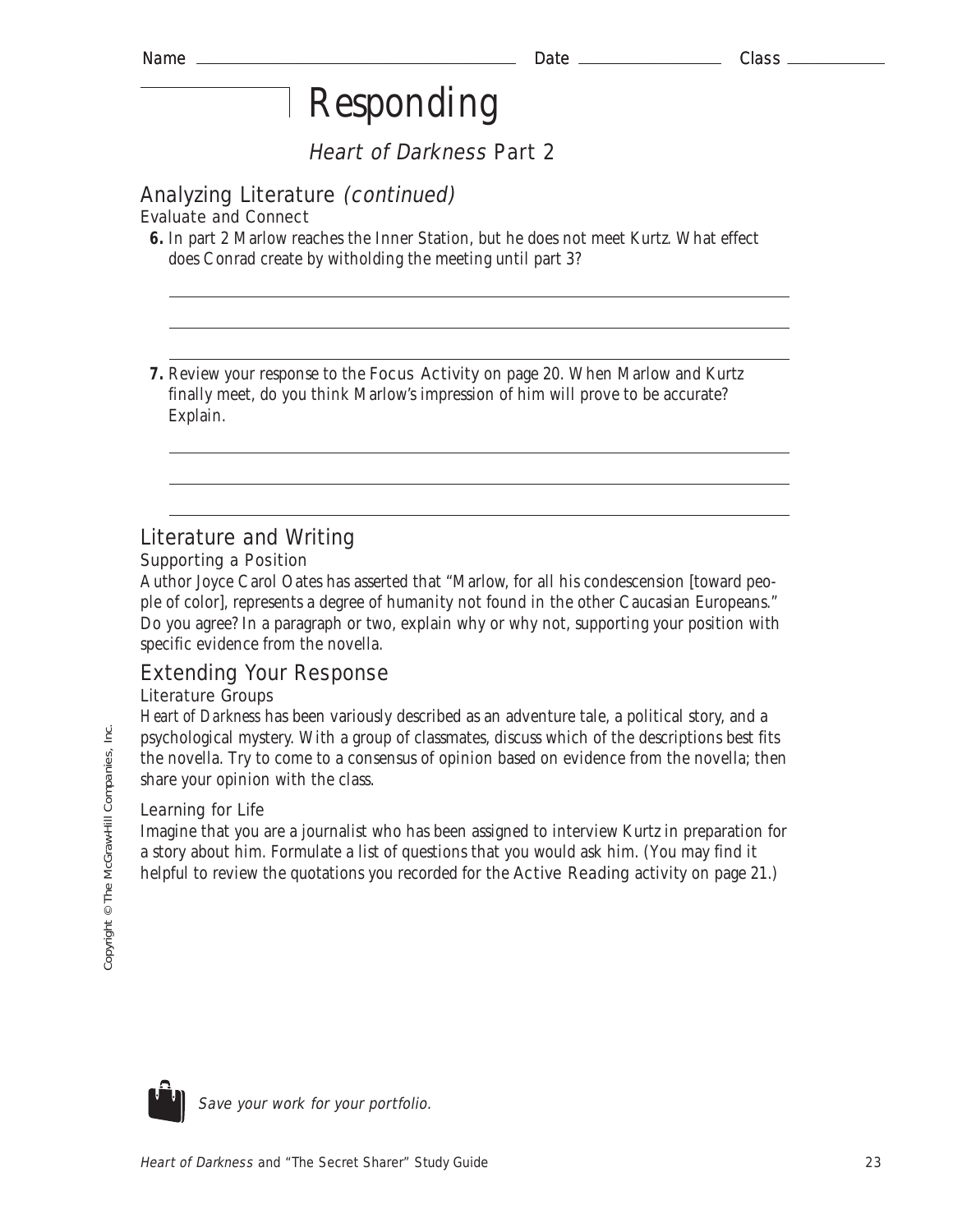## Before You Read

## Heart of Darkness Part 3

### FOCUS ACTIVITY

Recall a time when you hesitated to tell someone the truth for fear of hurting the person's feelings. What did you decide to do? Why?

#### Journal

In your journal, describe the situation and explain whether you decided to tell the truth and why. Were you satisfied with your decision?

#### Setting a Purpose

Read to find out why Marlow hesitates to tell Kurtz's fiancée the truth.

### BACKGROUND

#### Did You Know?

For many of the first readers of *Heart of Darkness,* the theories of the English naturalist Charles Darwin (1809–1882) were relatively new—and disturbing. Darwin hypothesized that human beings and the great apes evolved from a common ancestor and that moral and spiritual traits widely considered to be divinely created were actually the products of biological evolution. Thus, in Darwin's view, human beings are part of a continuum with the rest of the animal world. As you read part 3 of *Heart of Darkness,* consider the impact that Darwin's theory of evolution may have had on Victorian readers' notions of civilization.

#### Symbolism and Theme

*Heart of Darkness* is rich with symbolism—people, places, and things that have significance beyond their surface, or literal, meanings. Symbols are often a clue to the theme, or central message, of a work. As you finish reading *Heart of Darkness,* ask yourself what Marlow's journey up the Congo River symbolizes and what Marlow learns as a result of the journey.

### VOCABULARY PREVIEW

abscond [ab skänd] *v*. to flee secretly and conceal oneself (p. 49)

inexorable [i neks' rə bəl] *adj.* that does not change or relent, no matter what anyone does or says (p. 61)

fatalism [fā 'təl izm] *n.* doctrine that all events and conditions are predetermined by fate and cannot be altered by human beings (p. 61)

litany [lit' a nē] *n*. form of prayer consisting of a series of petitions spoken by the minister to which the choir or congregation makes fixed responses (p. 60)

odious [ $\bar{o}'$  de əs] *adj.* causing hate, disgust, or repugnance (p. 58)

primeval [pr¯ m¯evəl] *adj.* of, relating to, or belonging to the first or earliest ages, esp. of the world (p. 62)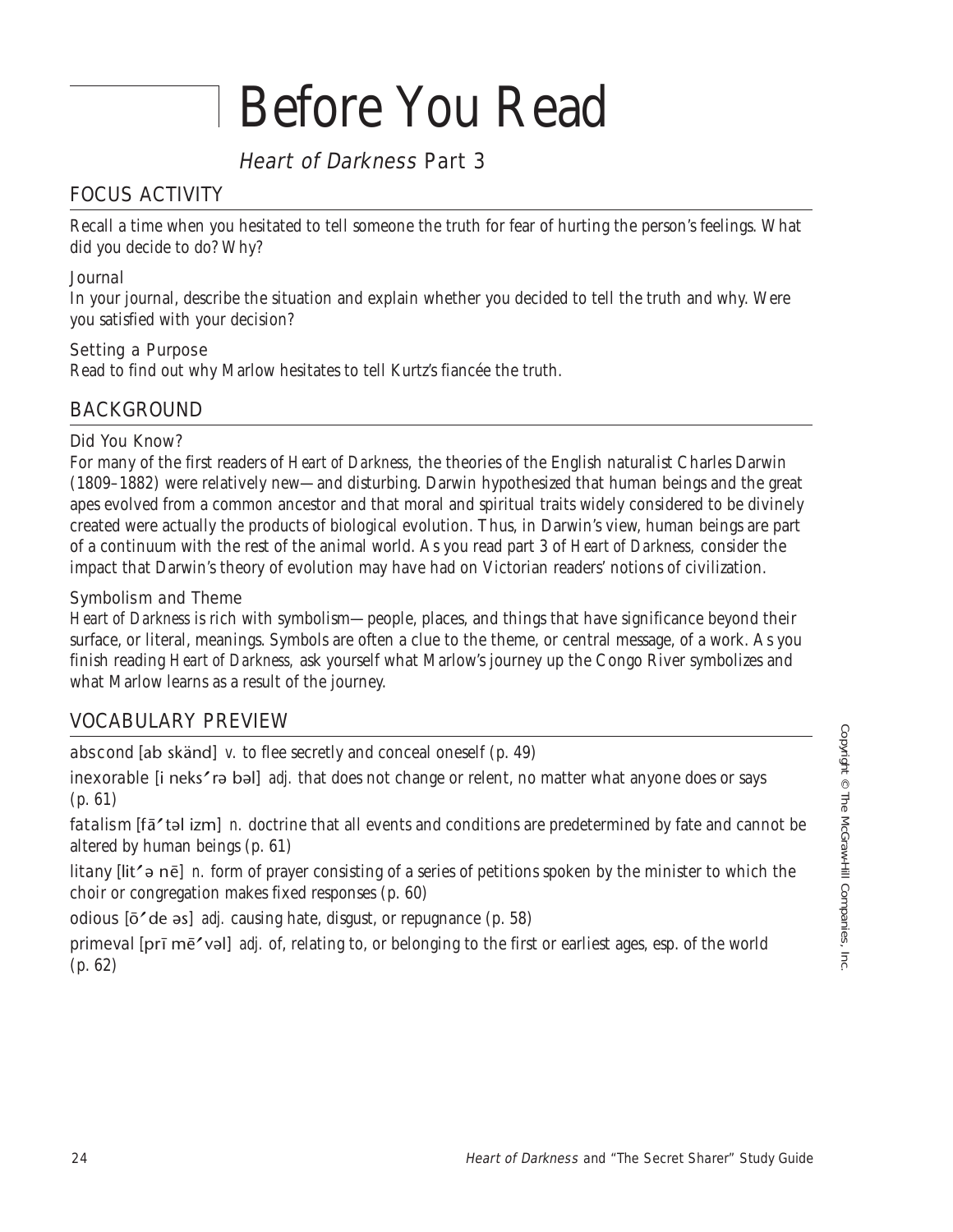## Active Reading

## Heart of Darkness Part 3

In part 3, Marlow describes the two women in Kurtz's life: an African and Kurtz's European "intended," or fiancée. On the chart below, record the words that Marlow uses to describe each of the women. What image of each emerges? What does the contrast between them reveal about Kurtz's personality?

| African Woman                    | Kurtz's Intended          |
|----------------------------------|---------------------------|
| " $width$ -eyed and magnificent" | "surrounded by ashy halo" |
|                                  |                           |
|                                  |                           |
|                                  |                           |
|                                  |                           |
|                                  |                           |
|                                  |                           |
|                                  |                           |
|                                  |                           |
|                                  |                           |
|                                  |                           |
|                                  |                           |
|                                  |                           |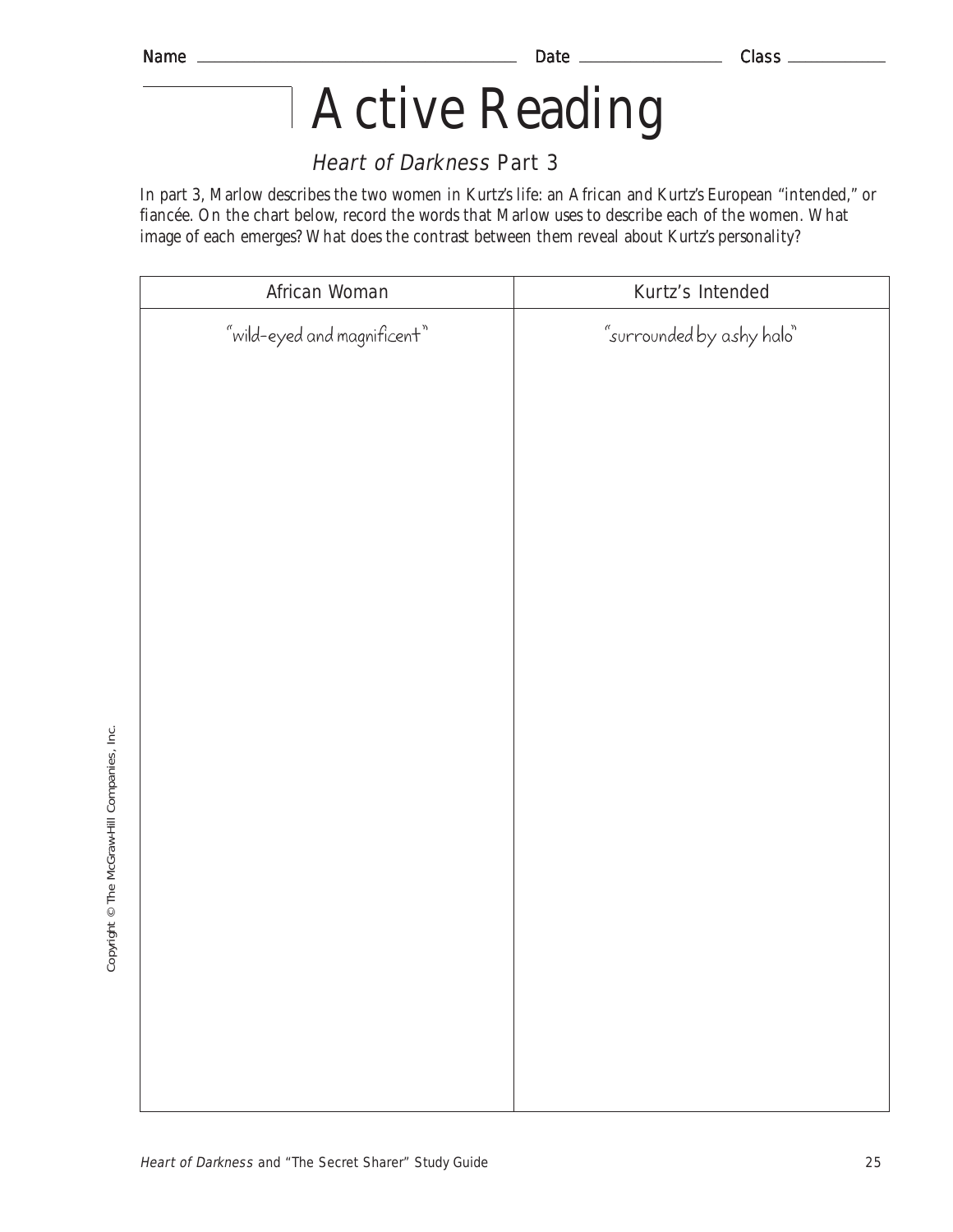## Heart of Darkness Part 3

## Personal Response

Did the ending of Marlow's story surprise you? Why or why not?

- Analyzing Literature Recall and Interpret
- **1.** Why does Marlow admire and envy the Russian? Do you think his admiration and envy are justified? Explain.
- **2.** What does Marlow mean when he says that "[Kurtz's] appetite for more ivory had got the better of—what shall I say?—less material aspirations?" To what aspirations is he referring?
- **3.** What "things" about Kurtz had the wilderness whispered to him that he did not know?
- **4.** Why does Marlow judge Kurtz to have been a "remarkable man" in spite of the terrible acts Kurtz committed?
- **5.** Marlow asks the question "Did he [Kurtz] live his life again in every detail of desire, temptation, and surrender during that supreme moment of complete knowledge? " To what moment is Marlow referring? To what complete knowledge?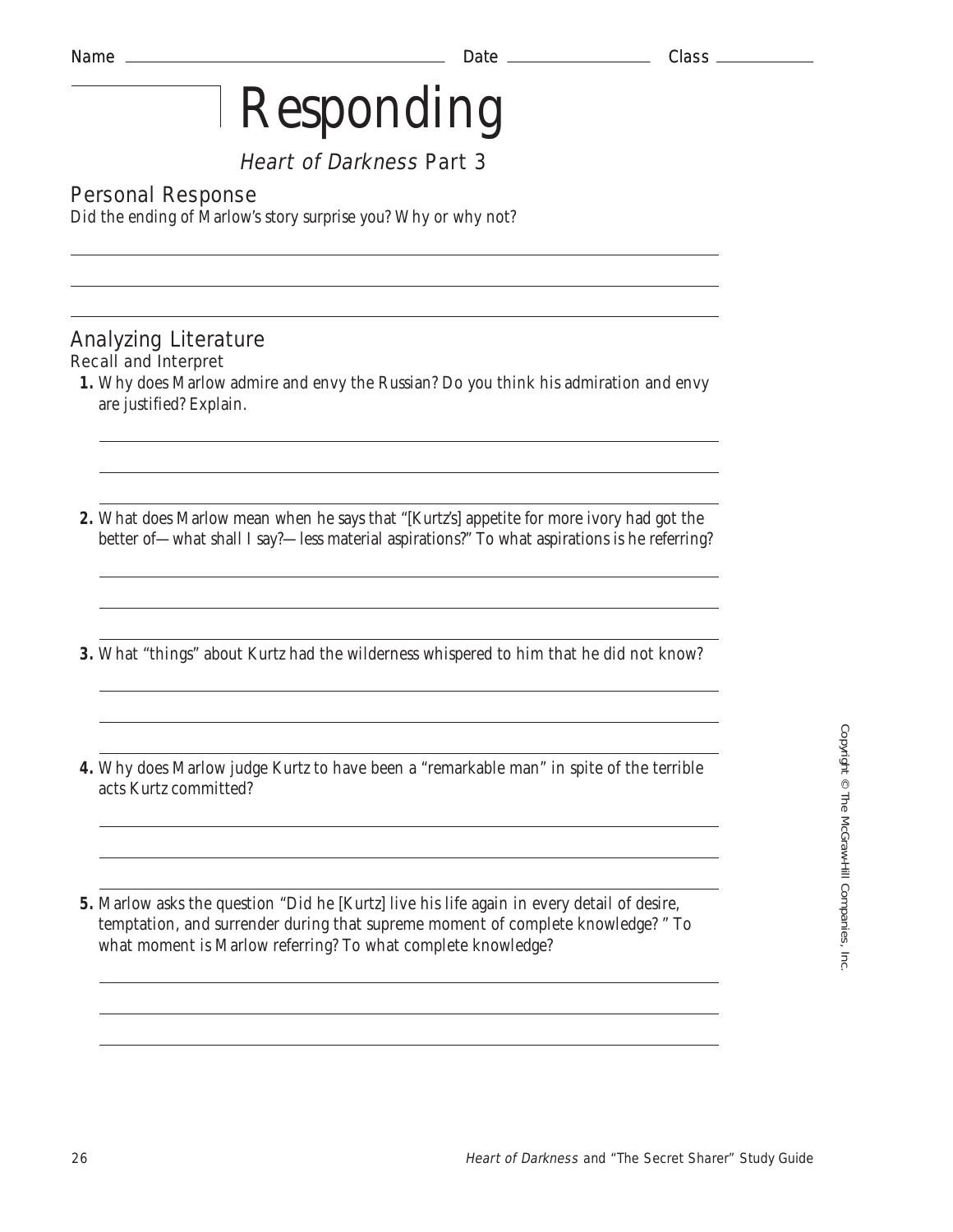Heart of Darkness Part 3

## Analyzing Literature (continued)

### Evaluate and Connect

**6.** Sum up Marlow's views about the meaning of life. Do you agree with them? Why or why not?

**7.** Review your response to the Focus Activity on page 24. Why does Marlow lie to Kurtz's fiancée? Do you think he did the right thing? Why or why not?

## Literature and Writing

#### Analyze a Title

Critics have pointed out several possible meanings for the title *Heart of Darkness.* In a paragraph or two, explain what you think the title refers to and why. Support your ideas with specific evidence from the work.

## Extending Your Response

#### Literature Groups

With a group of classmates, debate the following questions: Was Marlow's journey into the heart of darkness really an "inconclusive experience"? What lessons did he learn? Why might he have judged the experience to be inconclusive? Try to come to a consensus of opinions. Then share your opinions with the class.

#### Interdisciplinary Activity: History

With a partner, use library resources or the Internet to research the African ivory trade from the 1800s to the present. Take notes on your findings; then use your notes to present a brief oral report to your class.

ie.

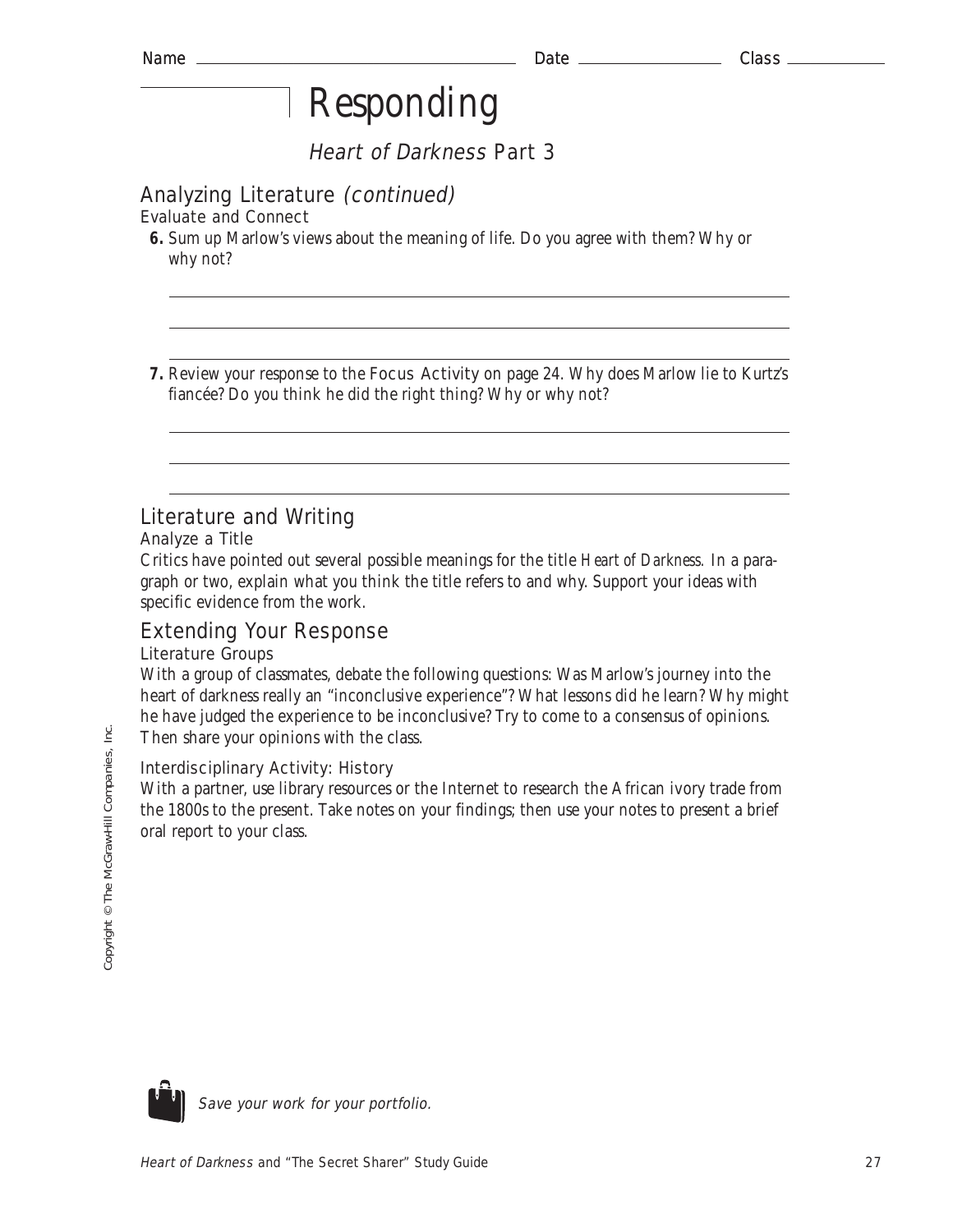## Before You Read

## "The Secret Sharer"

### FOCUS ACTIVITY

Recall a time when you reached out to a stranger. What were the circumstances, and how did the person respond?

#### Think-Pair-Share

With a partner, discuss the situation. What made you extend yourself?

#### Setting a Purpose

Read to find out how and why a sea captain reaches out to a stranger.

### BACKGROUND

#### Did You Know?

The Gulf of Siam, where "The Secret Sharer" is set, is now known as the Gulf of Thailand, after the Southeast Asian country that it borders. Thailand is one of the world's twenty most populous countries, with about 60 million inhabitants (in 1997). The country was known as Siam until its name was officially changed to Thailand in 1939.

#### **Conflict**

In literature, conflict is the struggle between two opposing forces. Conflict can be external, as when a character clashes with another character or a force of nature, or internal, as when a character struggles with a difficult decision or moral dilemma. As you read "The Secret Sharer," look for instances of both types of conflict.

### VOCABULARY PREVIEW

compunction [kəm pənk shən] *n.* uneasiness of mind due to feelings of remorse or guilt (p. 76) edification [e də fə kā'shən] n. act of edifying; being edified; intellectual or moral enlightenment or improvement (p. 87)

insolence [in sə lənts] *n.* insulting contemptuousness in speech or conduct (p. 80)

**peremptorily** [per əmp'tə ra lē] *adv.* performed with self-assurance or arrogance (p. 76)

punctilious [pənk ti<sup>z</sup>lē əs] *adj.* strictly attentive to the fine points of proper or polite behavior (p. 91) tenacious [tə nā'shəs] *adj.* holding or inclined to hold firmly (p. 92)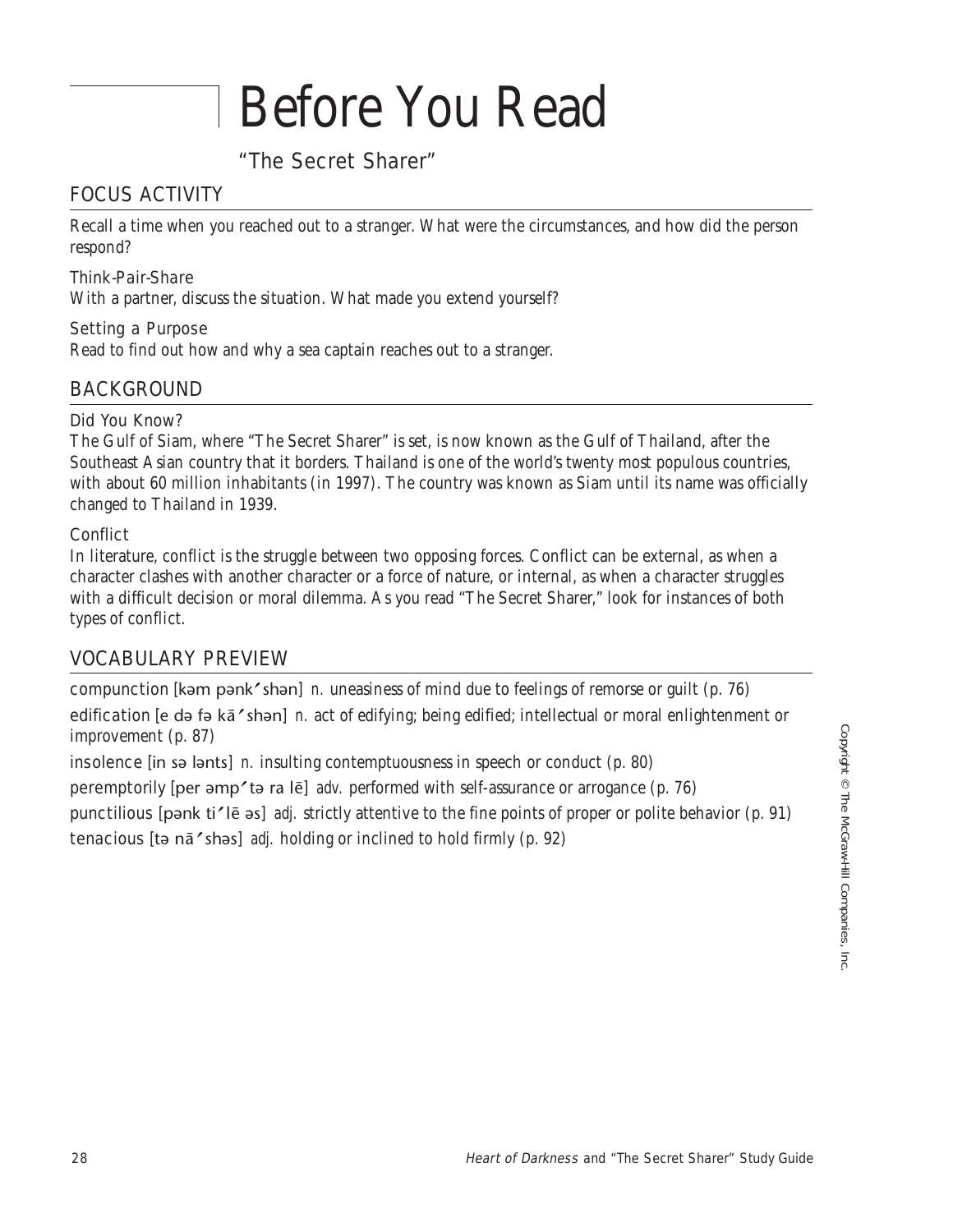## Active Reading

## "The Secret Sharer"

The captain and his double, Leggatt, are similar in many ways and different in others. As you read "The Secret Sharer," fill in the Venn diagram below with descriptive words and phrases that show how the two characters are alike and how they are different.

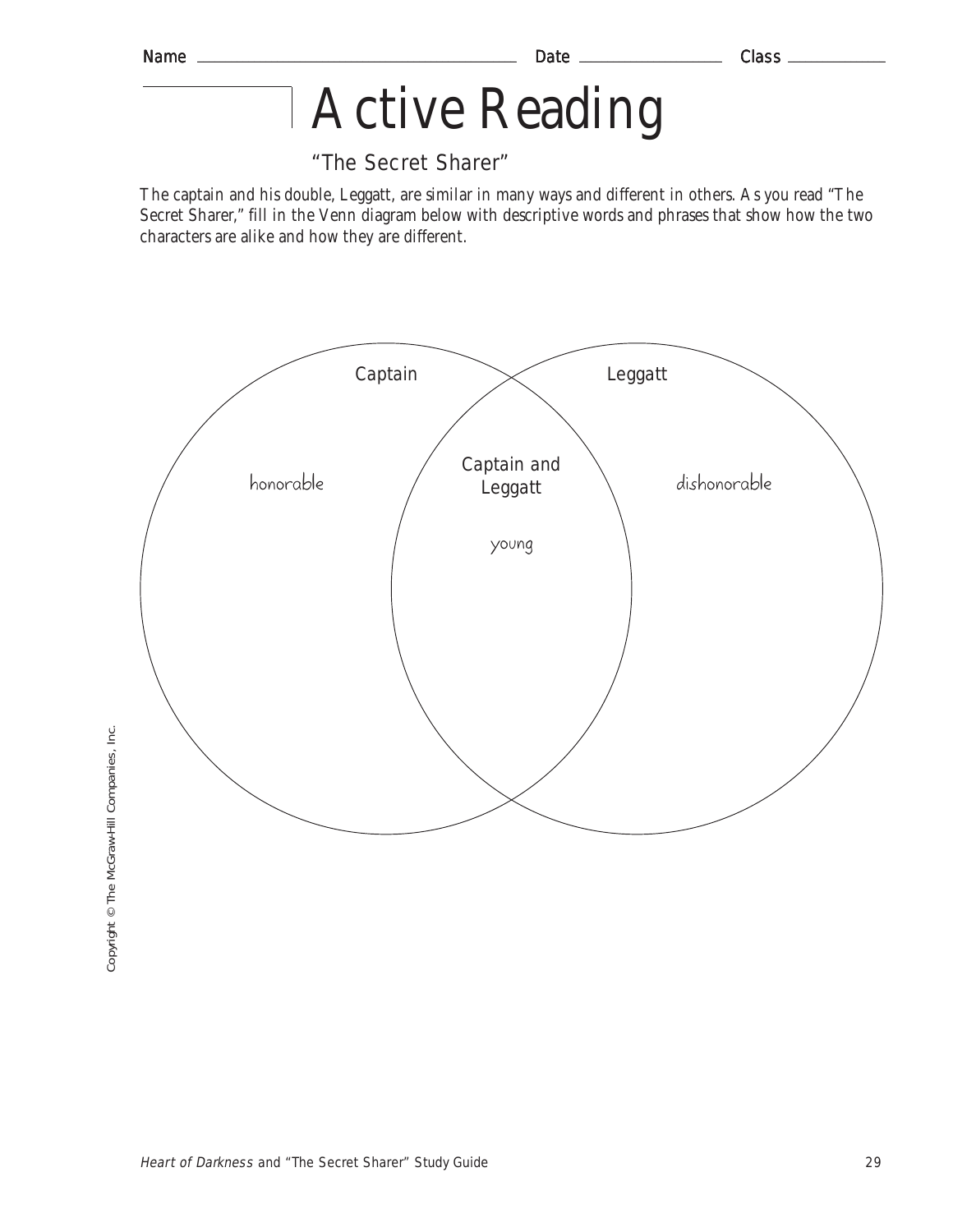## "The Secret Sharer"

## Personal Response

What did you think of the "doubles" theme? Why?

#### Analyzing Literature Recall and Interpret

- **1.** Why did the captain uncharacteristically take the five-hour anchor watch rather than having his subordinates do so?
- **2.** Why did Leggatt kill the sailor? Was he justified in doing so?
- **3.** What does the chief mate's gesture of tapping his forefinger against his forehead in conversation with another mate suggest about the captain?

- **4.** Why does the captain pretend to be hard of hearing when talking with the skipper from the *Sephora?*
- **5.** What purpose does the captain's floating hat serve?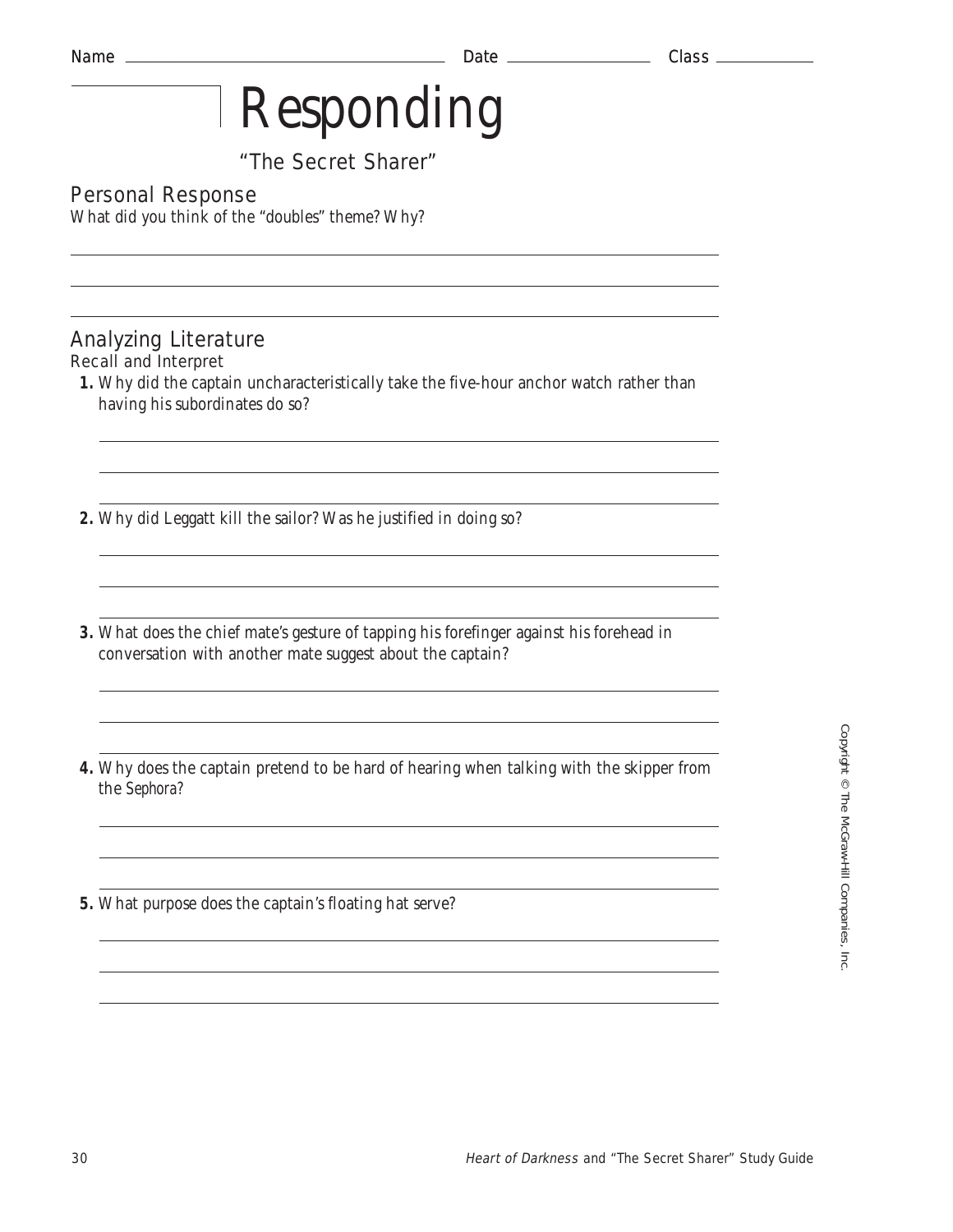"The Secret Sharer"

## Analyzing Literature (continued)

Evaluate and Connect

**7.** Review your response to the Focus Activity on page 28. Do you think that the captain was wrong to extend himself to a fugitive? Would you have done the same? Why or why not?

## Literature and Writing

#### Analyzing Conflict

In a paragraph or two, describe the nature of the captain's conflict—internal, external, or both—and how he finally resolves it. What role does the fugitive Leggatt play in this conflict?

## Extending Your Response

#### Literature Groups

With a group of classmates, dramatize a trial scene in which the captain is charged with aiding and abetting a crime by harboring a fugitive. One student should act as prosecutor and another should act as defense attorney. Each should use evidence from the story to support his position and may call on other students to serve as jurors to render a verdict.

#### Learning for Life

Write an incident report describing Leggatt's murder of a shipmate. Based on the facts provided in the story, describe the incident and the means by which he is suspected of having escaped from the ship. Include a description of the fugitive and any other pertinent information that might lead to his capture.

lnc.



**<sup>6.</sup>** What effect does the fugitive's safe escape from the captain's ship have on the captain? How does his relationship with his crew change?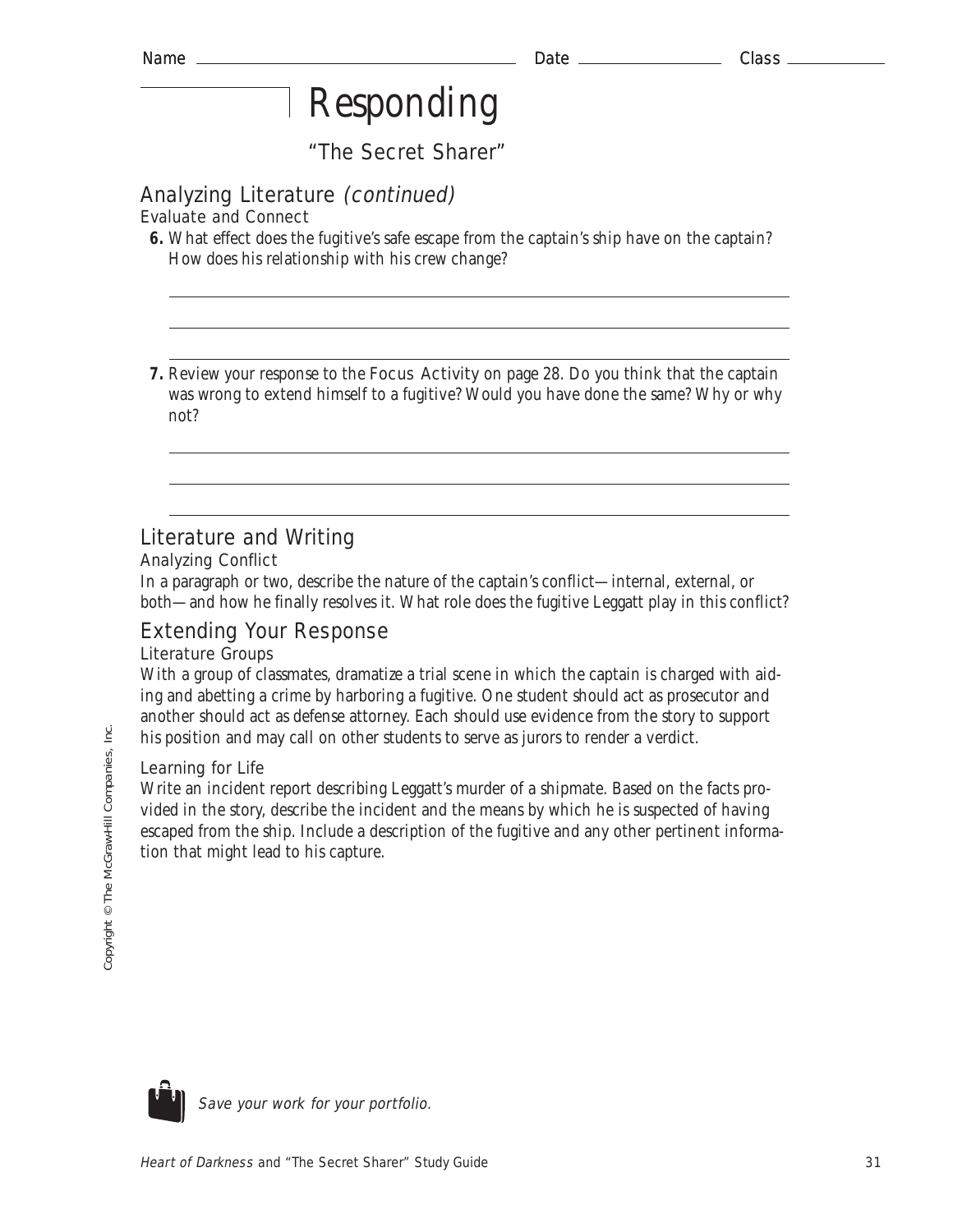# T. S. Eliot The Hollow Men

## Before You Read

Focus Question What makes a person "hollow"?

#### **Background**

T. S. Eliot (1888–1965), winner of a Nobel Prize for Literature, wrote some of the most influential poetry of the twentieth century. Many of his poems examine the trivialization of spirituality in the modern world. The quotation that introduces the poem, "Mistah Kurtz—he dead," is from Conrad's novella *Heart of Darkness,* as is the phrase "hollow man," which is used to describe Kurtz, a character in the novella.

### Responding to the Reading

- **1.** Briefly sum up the descriptions of the men. Based on the descriptions, what conclusions can you draw about the lives of hollow men?
- **2.** Which images did you find the most striking in the poem, and why?
- **3.** What might Eliot mean when he describes the men as being both "hollow" and "stuffed"? What is the effect of this contrast?
- **4.** What does the poet imply about the human will when he says that the "shadow" falls between the idea and the reality, the motion and the act, the conception and the creation? How do these pairings help to reinforce the hollowness of men?

**5. Making Connections** What lines in the poem would you use to characterize Kurtz? In what ways is Kurtz a hollow man?

#### Art Connection

Make a drawing to accompany the poem or find images from the Internet or magazines and create a collage that illustrates this poem. Share your work with your class.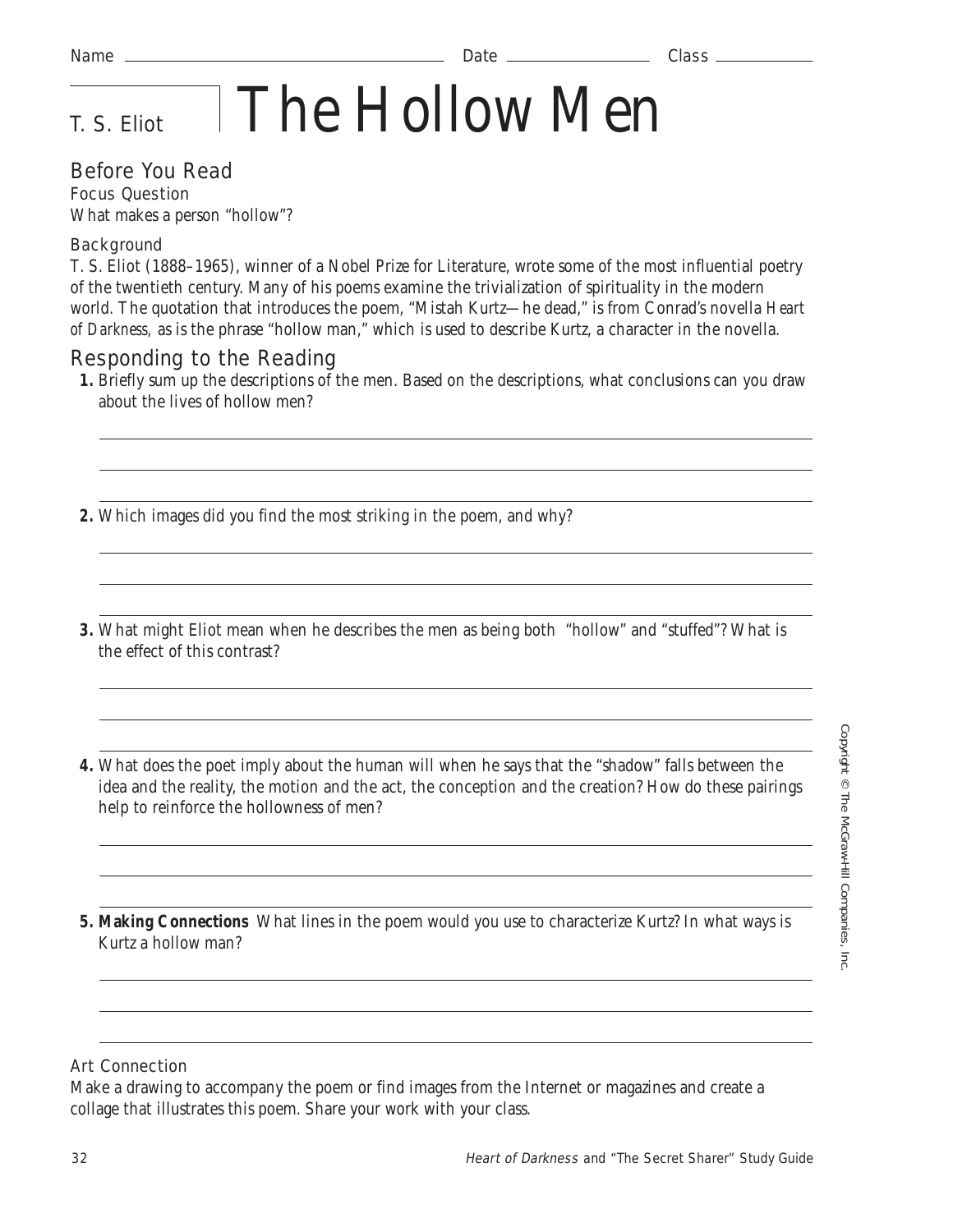## Langston **Hughes**

# The Negro Speaks of Rivers

## Before You Read

## Focus Question

Does your natural environment ever inspire you to reflect on the past? What thoughts come to mind?

### **Background**

Langston Hughes (1902–1967) is one of America's best-known African American writers. Much of his work focuses on people's struggle to pursue their dreams despite hardships and oppression.

## Responding to the Reading

- **1.** What is the relationship between the poem's ancient rivers and the lives of African Americans?
- **2.** What human traits does the poet give the Mississippi River?

**3.** Who is the "I" that is repeated throughout the poem, and why is its use effective?

**4.** What do you think the speaker means when he says "my soul has grown deep like the rivers?"

- 
- **5. Making Connections** How is the speaker's brief description of the Congo different from Marlow's depiction of the Congo in the novella?

### Listening and Speaking

Interview someone from an older generation. Ask the person whether the environment in which he or she grew up shaped his or her outlook on life. Have the person explain why or why not. Use the response to determine how important a physical environment is to the development of a person's character and outlook on life.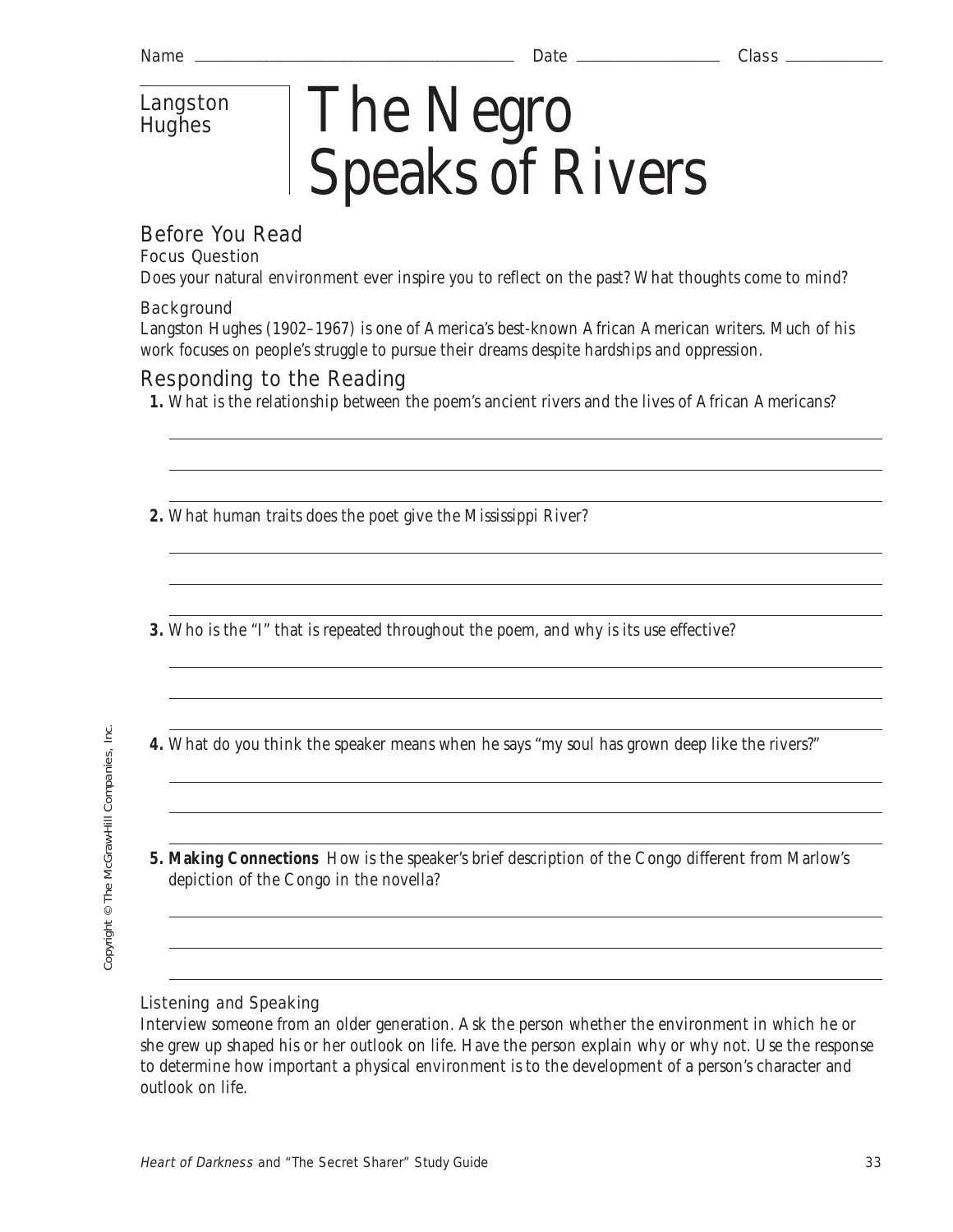# Jeffrey Tayler Vessel of Last Resort

## Before You Read

#### Focus Question

Recall a time when a place that you longed to visit didn't live up to your expectations when you got there. What was the place, and why were you disappointed?

#### **Background**

In this travelogue, Jeffrey Tayler uses vivid descriptions, usually based on sight and sound, to make the reader experience the immediacy of the events described. He begins his trip by remembering Conrad's journey up the Congo River.

### Responding to the Reading

- **1.** What does Tayler cite as his motive for traveling the Congo? Do you think he was prepared for what he encountered?
- **2.** What were some of the perils of Tayler's voyage up the Congo River? Which do you think were the most dangerous?
- **3.** Which description of the writer's observations affected you the most? Why?
- **4.** Do you think that Tayler felt his trip down the Congo River was worth the risk? Explain why or why not.

**5. Making Connections** How does Marlow's description of his journey compare with Tayler's account? What are some similarities and differences between the two?

#### Creative Writing

Think of an interesting place you have visited recently. Using vivid imagery, describe the most striking images of the place, capturing the sights and sounds as you experienced them.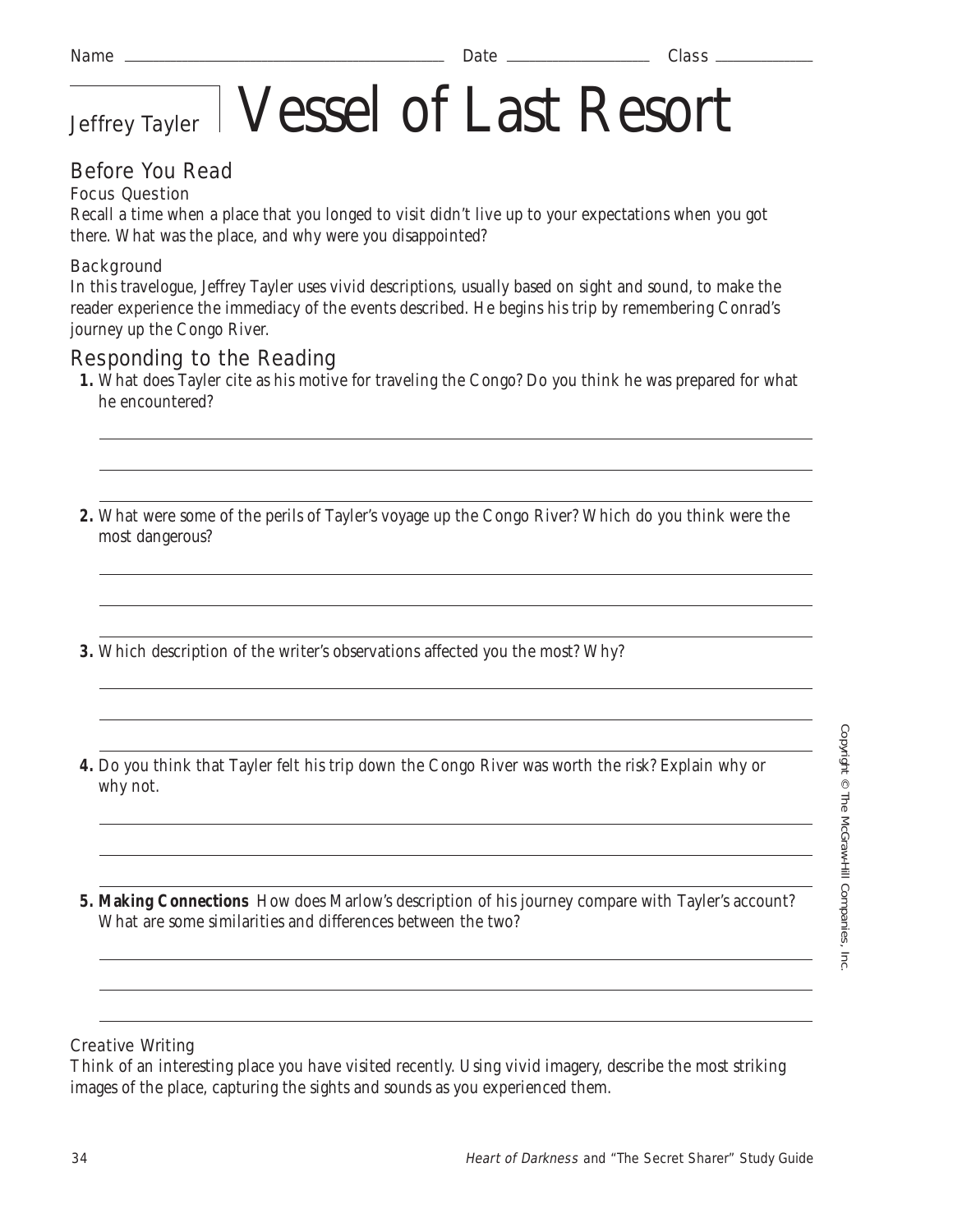## **Truman**

## $T_{\text{ruman}}$   $\blacksquare$   $\text{Miriam}$

## Before You Read

Focus Question

Recall a time when you had an unwelcome visitor. How did you respond to the person?

#### **Background**

Truman Capote (1924–1984) is probably best remembered for his novella *Breakfast at Tiffany's* and his pioneering "nonfiction novel" *In Cold Blood.* Capote also wrote a number of distinguished short stories and collaborated on screenplays.

## Responding to the Reading

- **1.** Why, do you think, did the author name the little girl after Mrs. Miller?
- **2.** Do you think Miriam is real, or is she a figment of Mrs. Miller's imagination? Explain your answer.

**3.** How do the weather conditions described in the story reflect Mrs. Miller's state of mind?

**4.** Why is Mrs. Miller afraid of Miriam?

**5. Making Connections** In both "Miriam" and "The Secret Sharer," the presence of a double influences certain characters' behavior. Contrast Mrs. Miller's reaction toward Miriam with the young captain's reaction toward Leggatt. In what way are their reactions different?

#### Creative Writing

The end of the story leaves the reader hanging. Write a different ending describing what happens to Mrs. Miller when she sees Miriam reappear. Try to remain faithful to the author's style.